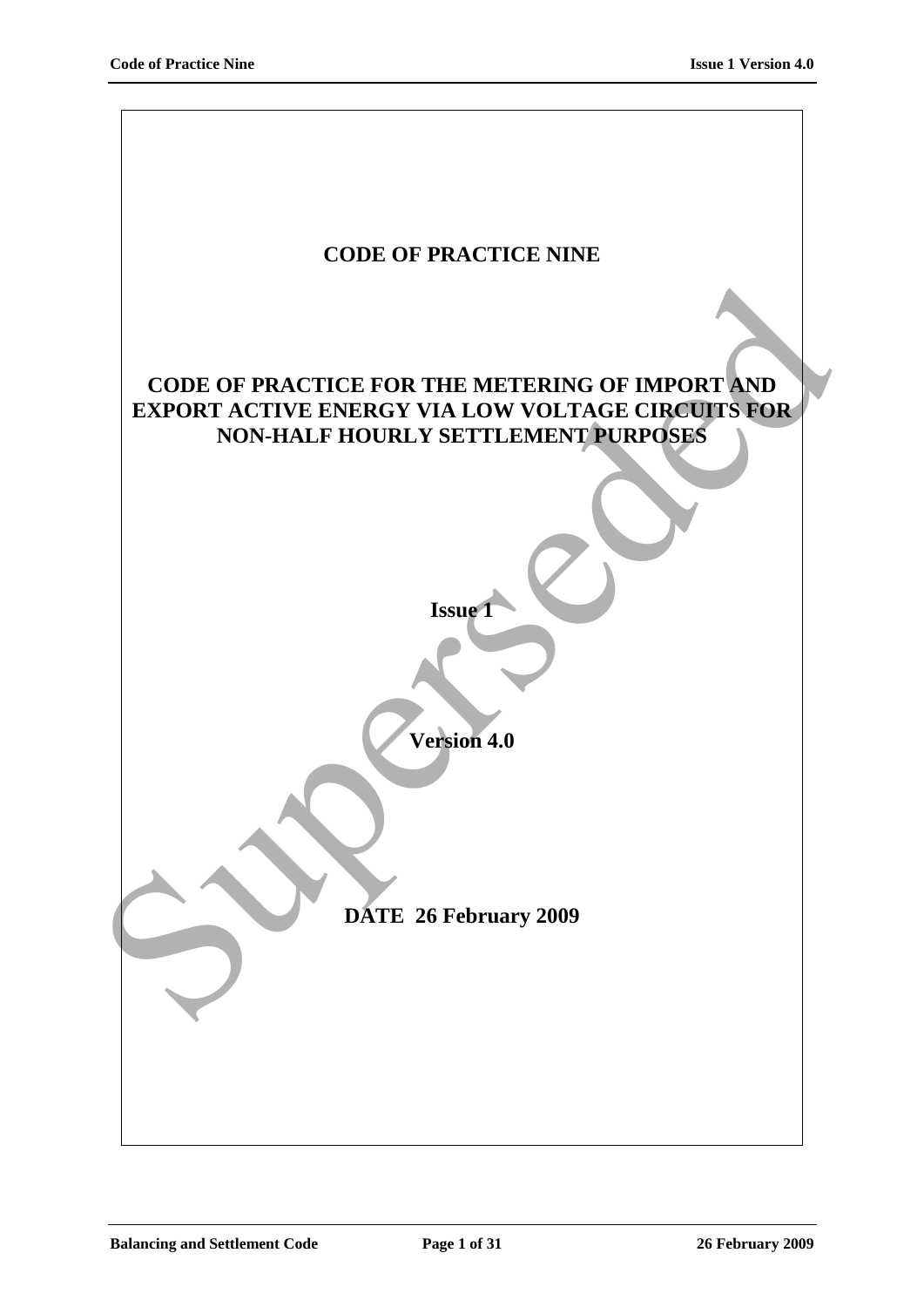# **Code of Practice Nine**

#### **CODE OF PRACTICE FOR THE METERING OF IMPORT AND EXPORT ACTIVE ENERGY VIA LOW VOLTAGE CIRCUITS FOR NON-HALF HOURLY SETTLEMENT PURPOSES**

- 1. Reference is made to the Balancing and Settlement Code for the Electricity Industry in Great Britain and, in particular, to the definitions of "Code of Practice" in Annex X.1 thereof.
- 2. This is Code of Practice Nine, Issue 1, Version 4.0
- 3. This Code of Practice shall apply to Metering Systems comprising Metering Equipment that is subject to the requirements of Section L of the Balancing and Settlement Code. Suelar antari and the there of the theorem.<br>
This is Code of Practice Shall apply to Metering Systems comprising Metering Equipment<br>
3. This Code of Practice shall apply to Metering Systems comprising Metering Equipment<br>
4
	- 4. This Code of Practice is effective from 26 February 2009.
	- 5. This Code of Practice has been approved by the Panel.

#### **Intellectual Property Rights, Copyright and Disclaimer**

The copyright and other intellectual property rights in this document are vested in ELEXON or appear with the consent of the copyright owner. These materials are made available for you for the purposes of your participation in the electricity industry. If you have an interest in the electricity industry, you may view, download, copy, distribute, modify, transmit, publish, sell or create derivative works (in whatever format) from this document or in other cases use for personal academic or other non-commercial purposes. All copyright and other proprietary notices contained in the document must be retained on any copy you make.

All other rights of the copyright owner not expressly dealt with above are reserved.

No representation, warranty or guarantee is made that the information in this document is accurate or complete. While care is taken in the collection and provision of this information, ELEXON Limited shall not be liable for any errors, omissions, misstatements or mistakes in any information or damages resulting from the use of this information or action taken in reliance on it.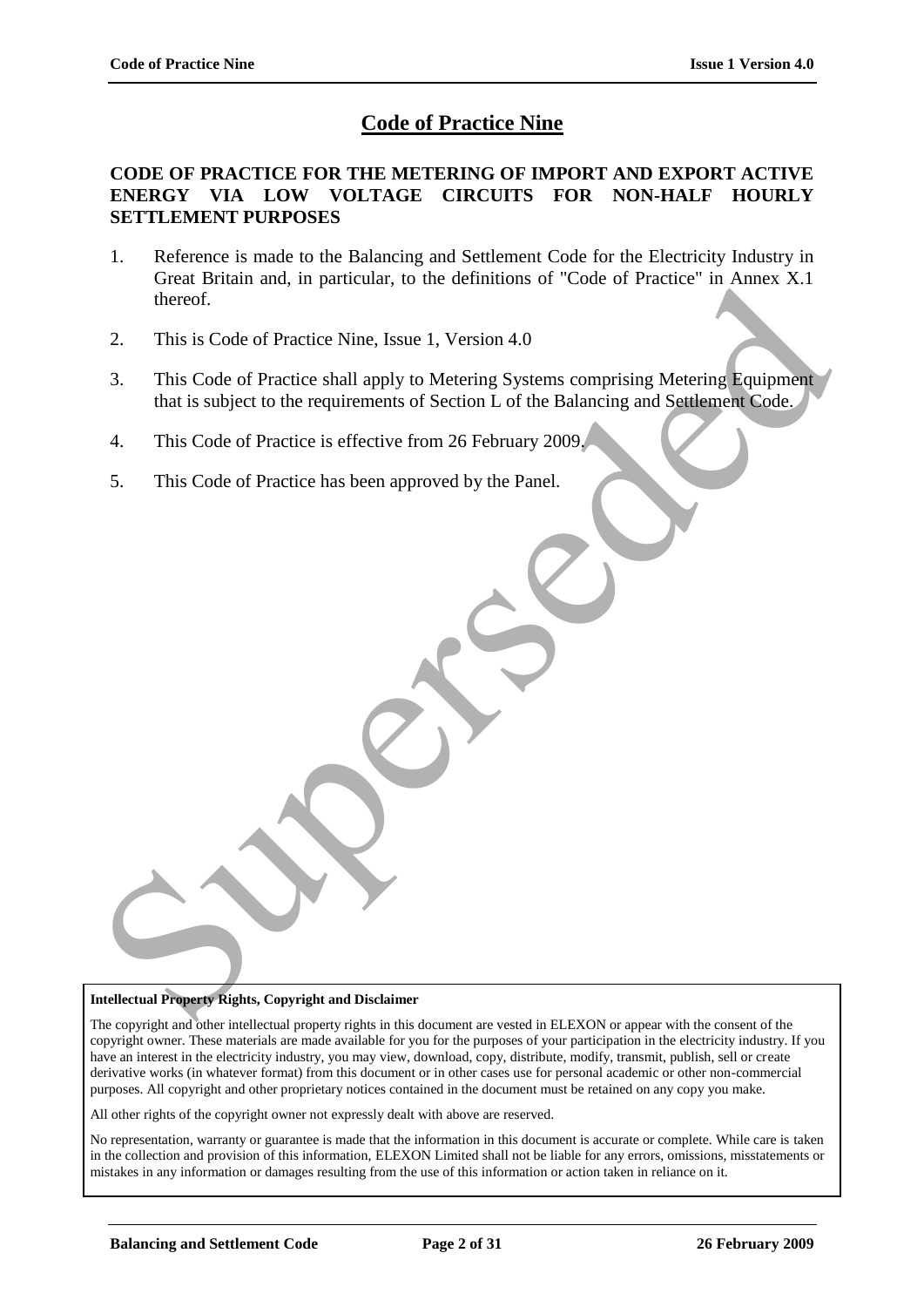| <b>ISSUE</b> | <b>DATE</b>                       | <b>VERSION</b> | <b>CHANGES</b>                                 | <b>AUTHOR</b>          | <b>APPROVED</b>      |
|--------------|-----------------------------------|----------------|------------------------------------------------|------------------------|----------------------|
| $\mathbf{1}$ | 1 April 2004                      | 1.00           | First Approved Issue                           | $\sf{COPEG}$           |                      |
| $\mathbf 1$  | <b>BETTA</b><br>Effective<br>Date | 2.0            | BETTA 6.3 for the SVA<br>February 2005 Release | $\operatorname{BSCCo}$ | SVG/48/004           |
| $1\,$        | 23 August<br>2007                 | 3.0            | P197 Release                                   | $\operatorname{BSCCo}$ | P/115/04             |
| $\mathbf{1}$ | 26 February<br>2009               | 4.0            | February 2009 Release                          | CP1251<br>CP1254       | SVG93/02<br>SVG93/02 |
|              |                                   |                |                                                |                        |                      |

### **AMENDMENT RECORD**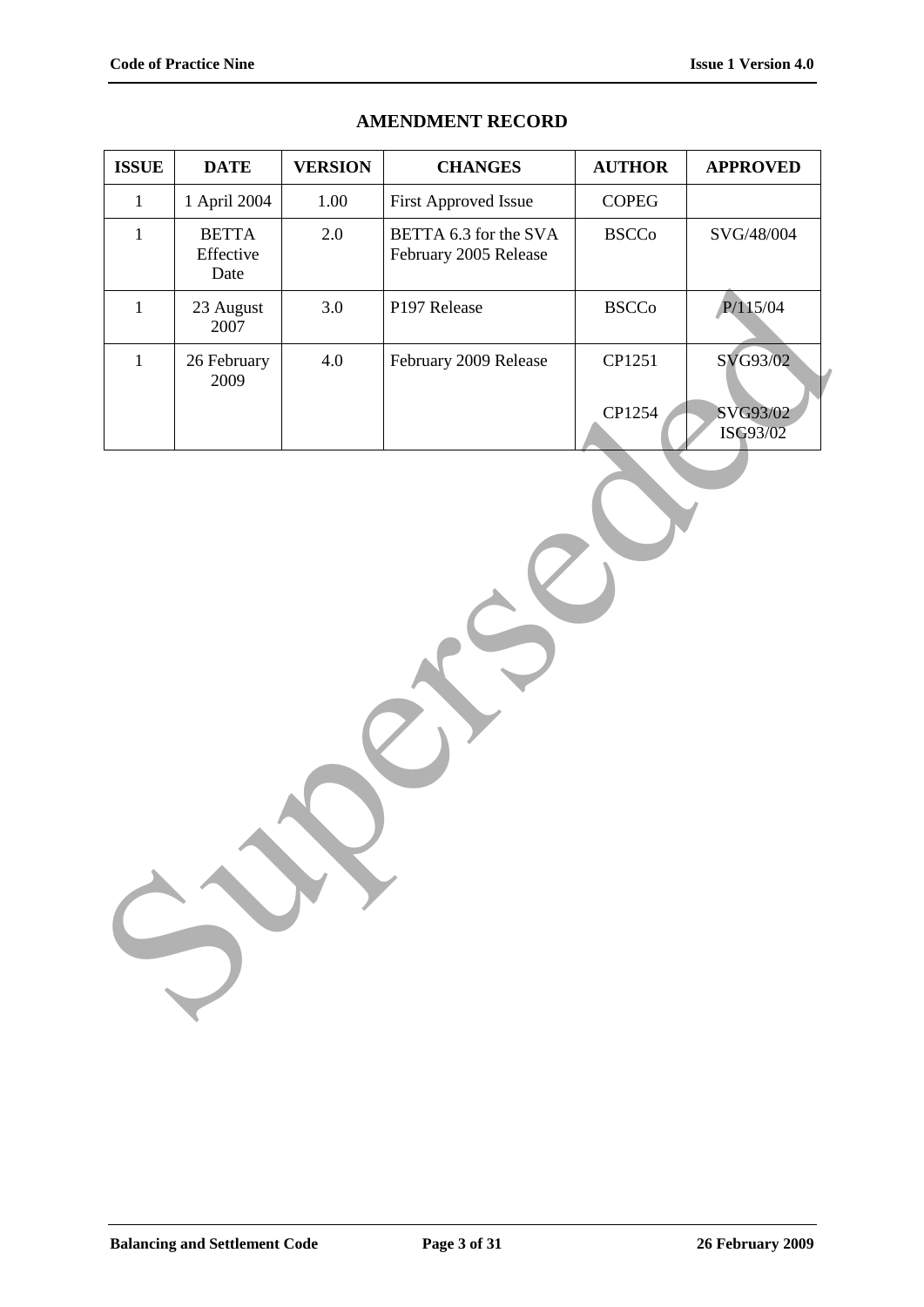## CODE OF PRACTICE FOR THE METERING OF IMPORT AND EXPORT ACTIVE ENERGY VIA LOW VOLTAGE CIRCUITS FOR NON-HALF HOURLY **SETTLEMENT PURPOSES**

# **CONTENTS**

| 1.           |                                                              |
|--------------|--------------------------------------------------------------|
| 2.           |                                                              |
| 3.           |                                                              |
| 3.1          |                                                              |
| 3.2          |                                                              |
| 3.3          |                                                              |
| 3.4          |                                                              |
| 3.5          |                                                              |
| 3.6          |                                                              |
| 3.7          |                                                              |
| 3.8          |                                                              |
| 3.9          |                                                              |
| 3.10         |                                                              |
| 3.11         |                                                              |
| 3.12         |                                                              |
| 3.13         |                                                              |
| 3.14         |                                                              |
| 3.15         |                                                              |
| 3.16         |                                                              |
| 3.17         |                                                              |
| 3.18         |                                                              |
| 3.19         |                                                              |
| $\mathbf{4}$ |                                                              |
| 4.1          |                                                              |
|              | 4.1.1                                                        |
| 4.2          |                                                              |
|              | 4.2.1                                                        |
|              | 4.2.2                                                        |
|              | 4.2.4                                                        |
|              | 4.2.5                                                        |
|              | 4.2.6                                                        |
| 5.           | MEASUREMENT CRITERIA - CURRENT TRANSFORMER OPERATED METERS15 |
|              | MEASURED QUANTITIES.                                         |
|              |                                                              |
| 5.2          |                                                              |
|              |                                                              |
|              | 5.2.2                                                        |
|              | 5.2.3                                                        |
|              | 5.2.4                                                        |
|              | 5.2.5                                                        |
|              | 5.2.6                                                        |
|              | 5.2.7                                                        |
|              | 5.2.8                                                        |
|              | 5.2.9<br>5.2.10                                              |
|              |                                                              |
| 6.           |                                                              |
| 6.1          |                                                              |
|              | 6.1.1                                                        |
| 6.2          |                                                              |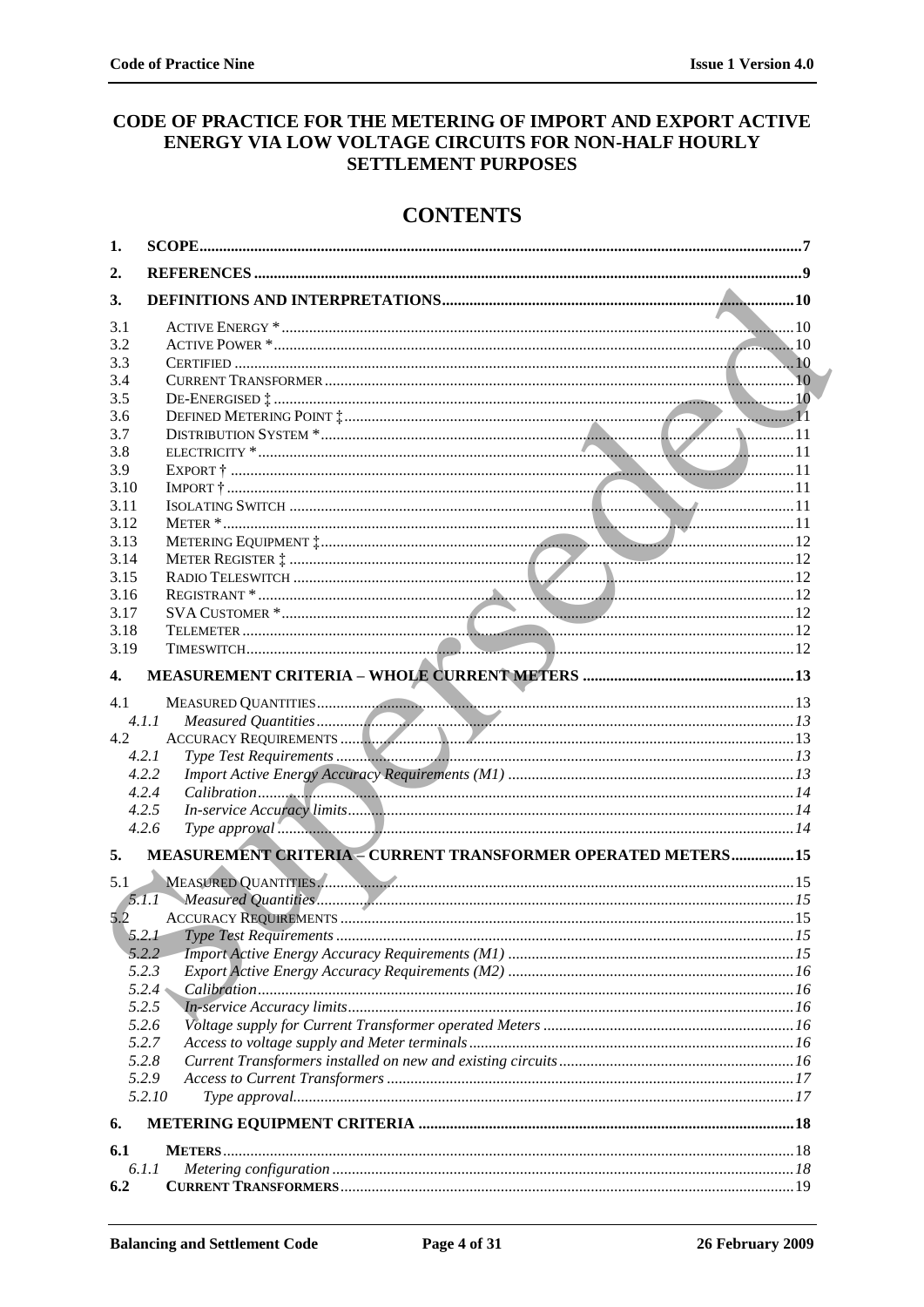| 6.3   |                                                                                 |  |  |
|-------|---------------------------------------------------------------------------------|--|--|
| 6.3.1 |                                                                                 |  |  |
| 6.3.2 |                                                                                 |  |  |
| 6.3.3 |                                                                                 |  |  |
| 6.3.4 |                                                                                 |  |  |
| 6.3.5 |                                                                                 |  |  |
| 7.    |                                                                                 |  |  |
| 7.1   |                                                                                 |  |  |
| 7.2   | METER OPERATION CODE OF PRACTICE AGREEMENT (MOCOPA) REQUIREMENTS  24            |  |  |
| 7.3   |                                                                                 |  |  |
| 8.    |                                                                                 |  |  |
| 8.1   | .25                                                                             |  |  |
| 8.1.1 |                                                                                 |  |  |
| 8.1.2 |                                                                                 |  |  |
| 8.2   | MULTI-RATE WHOLE CURRENT METER - WHERE THE SVA CUSTOMER'S INSTALLATION DOES NOT |  |  |
|       |                                                                                 |  |  |
| 8.2.1 |                                                                                 |  |  |
| 8.3   |                                                                                 |  |  |
| 8.3.1 |                                                                                 |  |  |
| 8.3.2 |                                                                                 |  |  |
| 8.3.3 |                                                                                 |  |  |
| 8.4   |                                                                                 |  |  |
| 8.4.1 |                                                                                 |  |  |
| 8.4.2 | Interface between Meter Operator Agent and Distribution System Operator 29      |  |  |
| 8.4.3 |                                                                                 |  |  |
|       | .30                                                                             |  |  |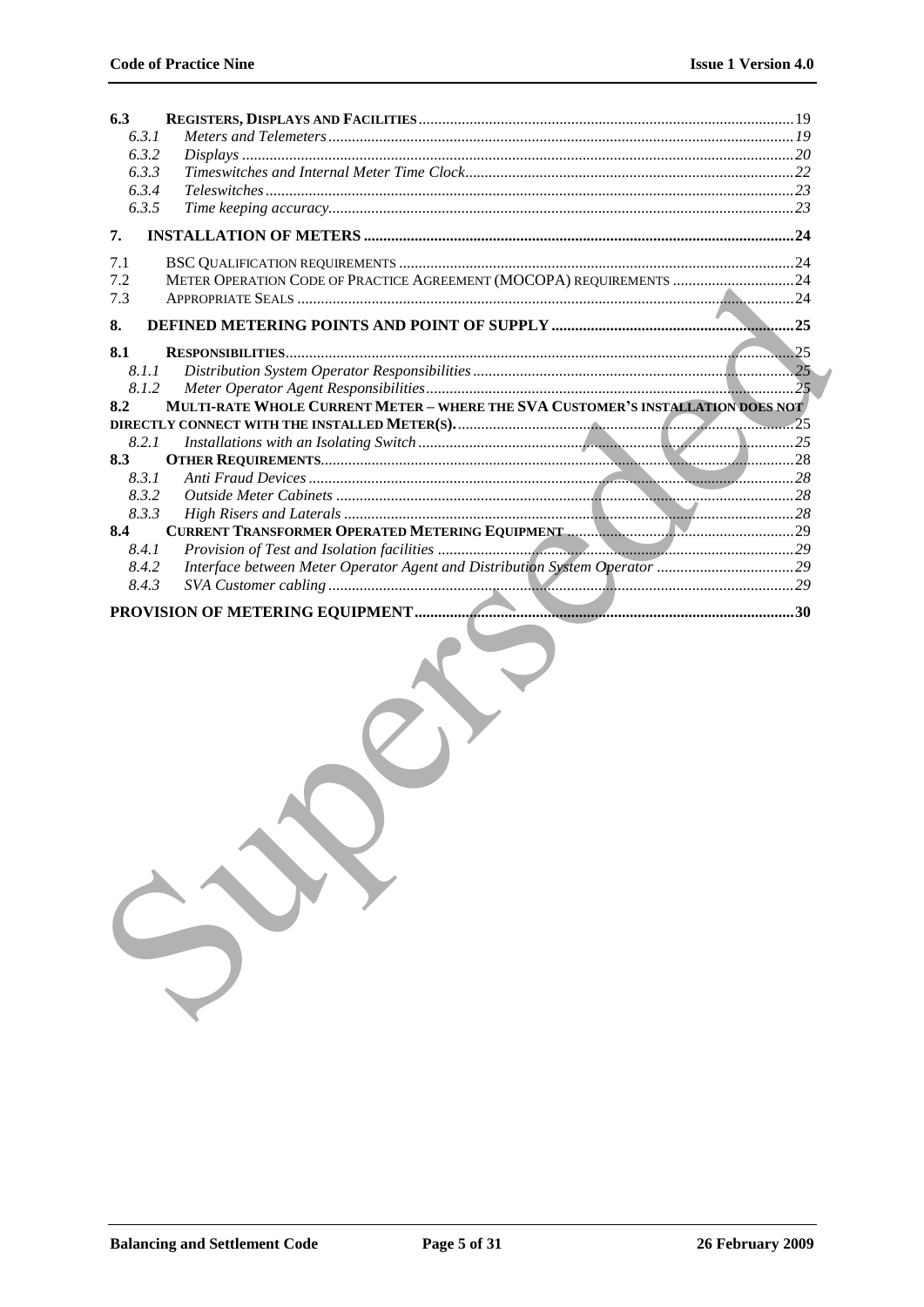## **FOREWORD**

This Code of Practice defines the minimum requirements for whole current and transformer operated Metering Equipment at the Defined Metering Point for the measurement of Import and Export Active Energy via low voltage circuits for Non-Half Hourly Settlement purposes.

BSCCo shall retain copies of, inter alia, the Code of Practice together with copies of all documents referred to in them, in accordance with the provisions of the Balancing and Settlement Code (the Code). Superintendence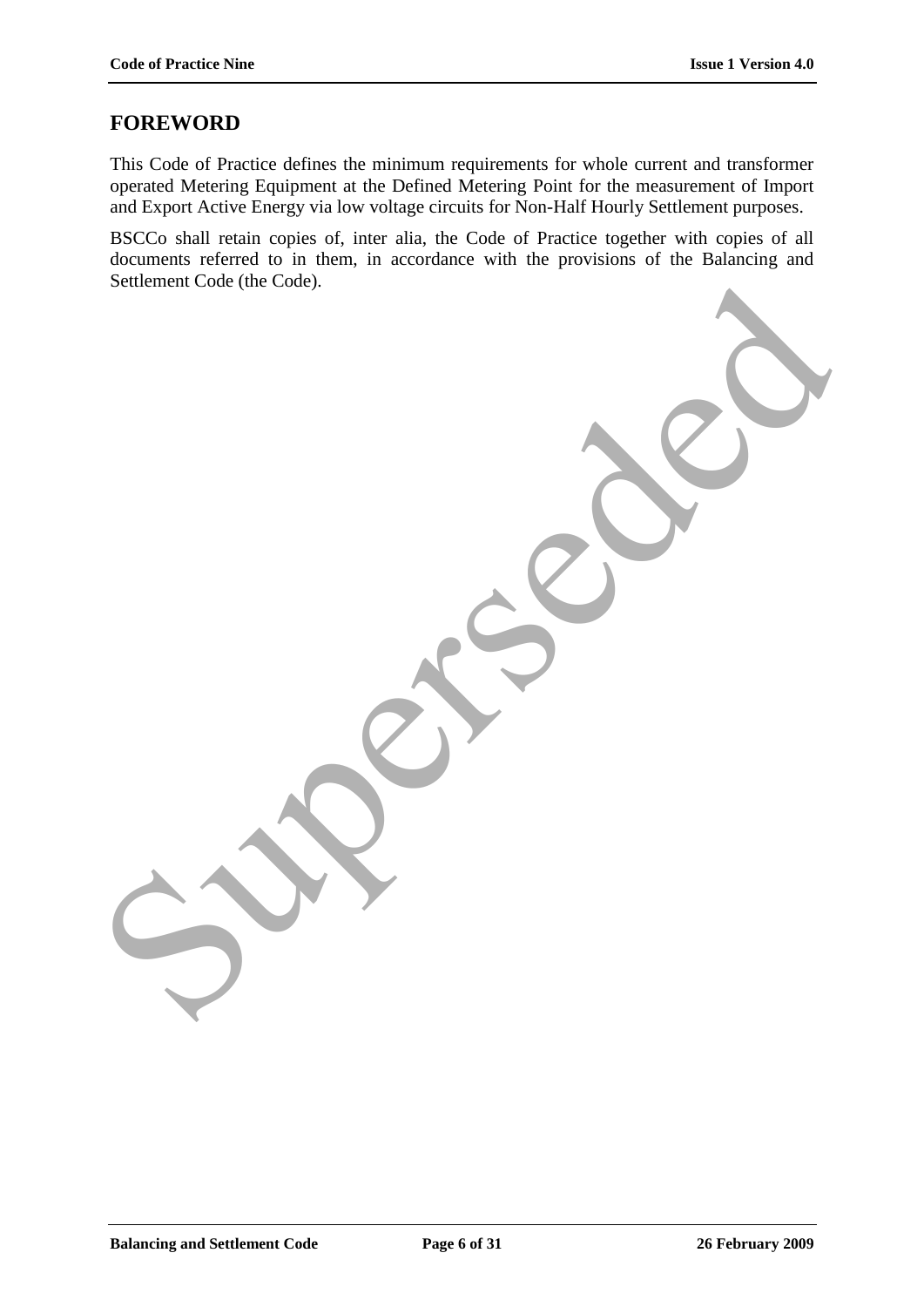# **1. SCOPE**

This Code of Practice states the practices that shall be employed and the facilities that shall be provided for the measurement and recording of the quantities required for Settlement and other purposes. This Code of Practice does not currently cover the measurement of gross generation.

This Code of Practice specifically applies to whole current and transformer operated Metering Equipment to be installed **FOR THE METERING OF IMPORT AND EXPORT ACTIVE ENERGY VIA LOW VOLTAGE CIRCUITS FOR NON-HALF HOURLY SETTLEMENT PURPOSES.**

This Code of Practice only applies to whole current and current transformer operated Metering Equipment for Import and Export Active Energy measured in kWh. No provision is made for the measurement of Reactive or Apparent Energy or any Maximum Demand.

The following areas are not specified within this Code of Practice:

MOA arrangements where more than one MOA exists at a Site;

Prepayment Metering;

Complex Tariff Arrangements;

Revenue Protection/Security; and

Data Communications.

This Code of Practice defines the extent of Metering Equipment to be installed by a Meter Operator Agent in fulfilling its role in the installation and maintenance of equipment for Non-Half Hourly Settlement purposes.

This Code of Practice derives force from the Balancing and Settlement Code, and in particular the metering provisions contained in Section L, to which reference should be made. It should also be read in conjunction with the relevant BSC Procedures.

This Code of Practice does not contain the calibration, testing and commissioning requirements for Metering Equipment used for Settlement purposes. These requirements are detailed in Code of Practice Four - "Code of Practice for Calibration, Testing and Commissioning Requirements for Metering Equipment for Settlement Purposes". Equipment to be installed FOR THE METERING OF IMPORT AND EXPORT ACTIVE EXPACT ACTIVE SETTLEMENT PURPOSES.<br>
TENERGY VIA LOW VOLTAGE CIRCUITS FOR NON-HALF ROUNLY<br>
SETTLEMENT PURPOSES.<br>
This Code of Practice only applies to w

Any device that is not covered by SI1679 shall not be involved in deriving the KWh value for Settlement purposes. To clarify, an integral Outstation may be used but a remote outstation (peripheral device) that derives a KWh value (e.g. via pulsed outputs) shall not be used. A remote outstation that transfers the KWh value of the primary register in accordance with the manufacturers protocol may be used.

Dispensations from the requirements of this Code of Practice may be sought in accordance with the Balancing and Settlement Code and BSCP32.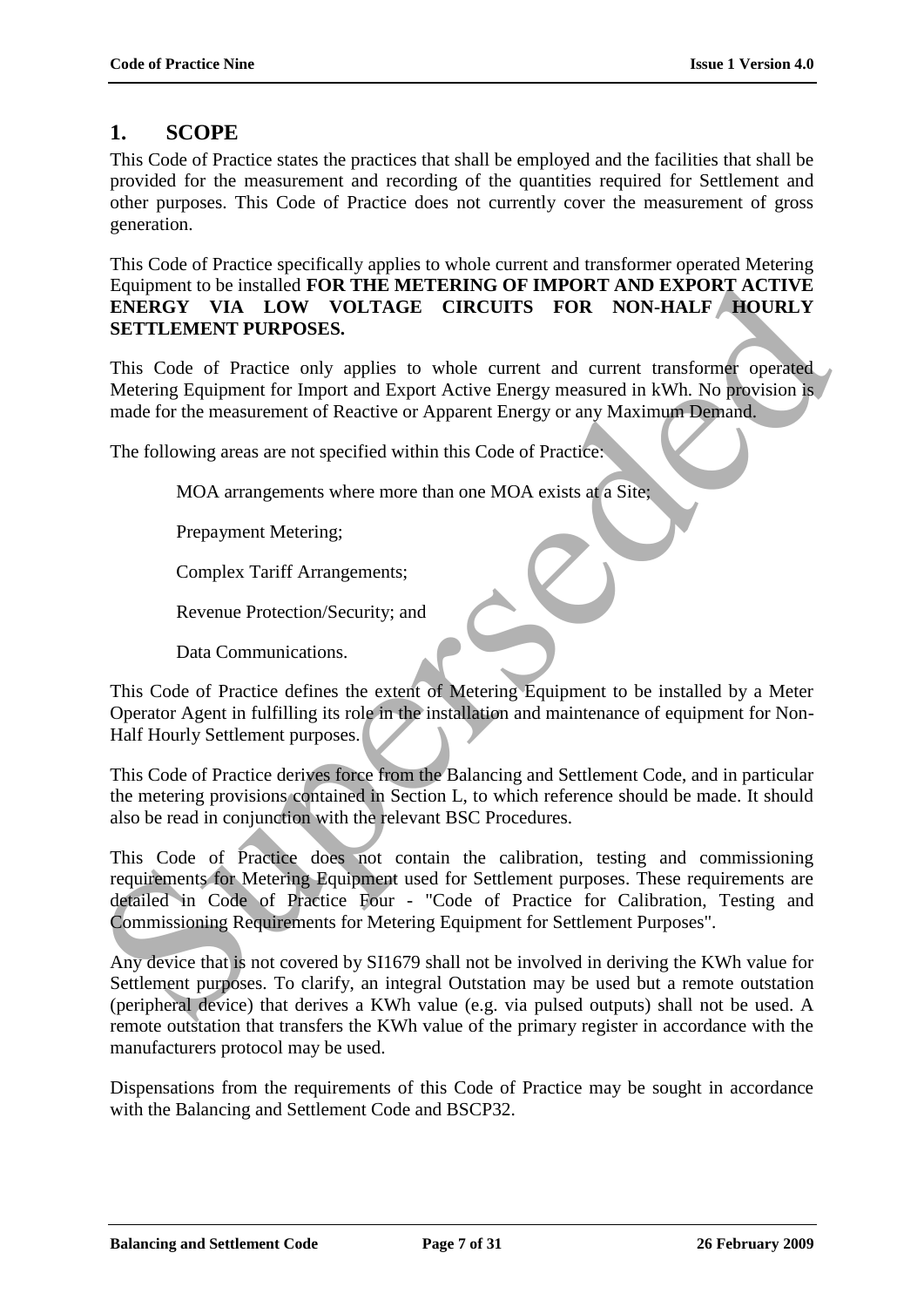In the event of an inconsistency between the provisions of this Code of Practice and the Balancing and Settlement Code, the provisions of the Balancing and Settlement Code shall prevail.

Compliance with this Code of Practice may be attained by the use one of the following techniques:

- (i) a single Meter containing measuring elements for Import and Export ; or
- (ii) two separate Meters containing a single measuring element for each of Import and Export. (i) two separate Meters containing a single measuring element for each of Import<br>and Export.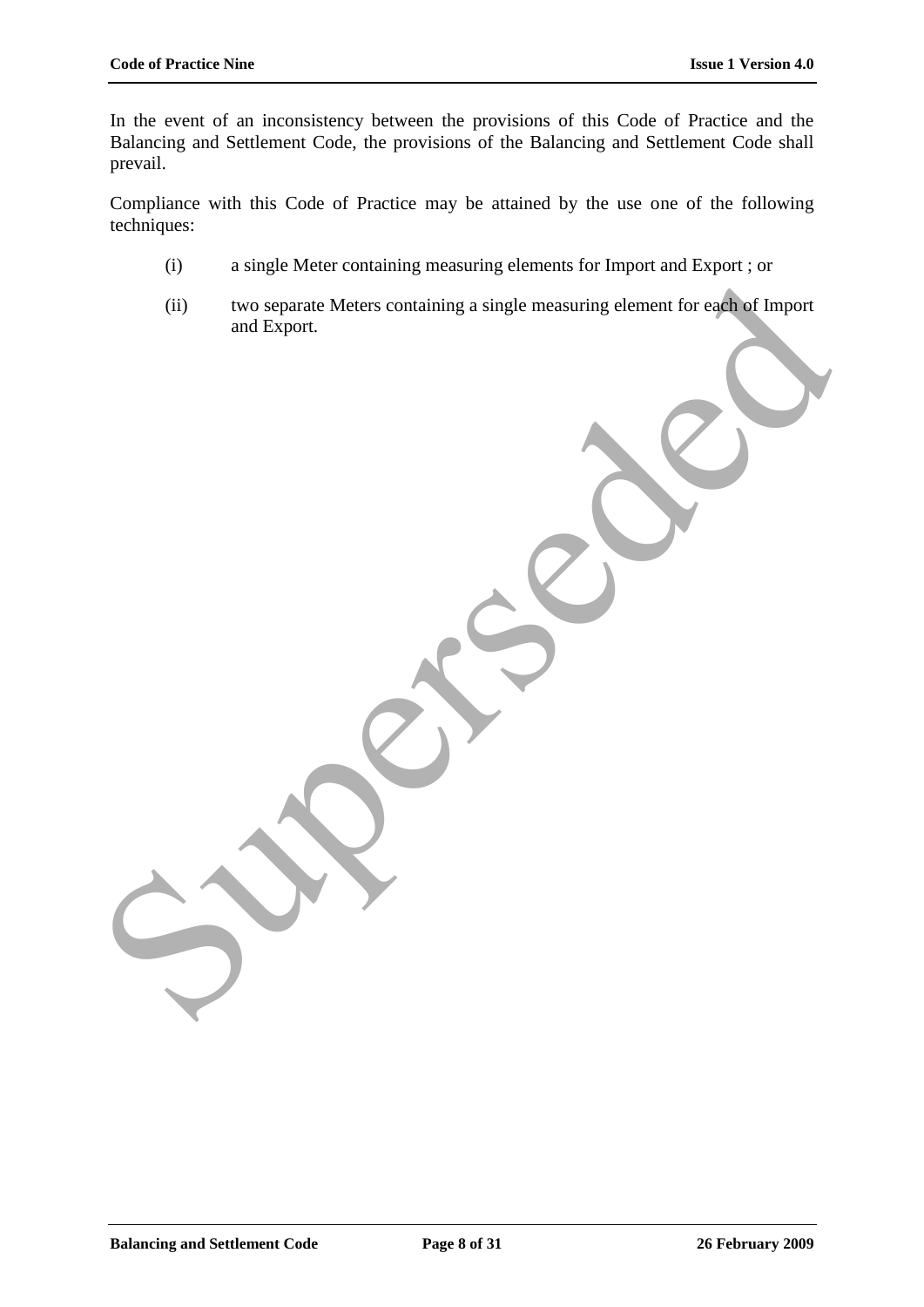# **2. REFERENCES**

The following documents are referred to in the text:-

| BS EN 62053:2003                                                    | Electricity metering equipment (a.c.)                                                                                                         |
|---------------------------------------------------------------------|-----------------------------------------------------------------------------------------------------------------------------------------------|
| BS EN 61038: 1993                                                   | Specification for time switches for tariff and load<br>control.                                                                               |
| BS 7856: 1996                                                       | 'Code of Practice for Design of Alternating Current<br>Watt-Hour Meters for Active Energy (Classes 1 and<br>2)                                |
| BS 7951:2000                                                        | 'Electricity Meters. Alternating current single phase<br>watt-hour Telemeters of accuracy class 1 or 2.'                                      |
| BS EN 60044-1:1999                                                  | 'Instrument Transformers - Part 1: Current<br>Transformers'                                                                                   |
| <b>BEBS 1973</b>                                                    | Timeswitches, restricted hour and time of day<br>tariffs.                                                                                     |
| <b>Balancing and Settlement Code</b>                                | 'Section X; Annex X-1 and Sections L and S'                                                                                                   |
| <b>BSC Procedures List</b>                                          | 'See BSC Section H 1.3.2 (a) - Code Subsidiary<br>Documents'                                                                                  |
| Code of Practice Four                                               | 'Code of Practice for Calibration, Testing and<br><b>Commissioning Requirements for Metering</b><br><b>Equipment for Settlement Purposes'</b> |
| Electricity Act 1989                                                | 'Schedule 7, as amended by Schedule 1, to the<br>Competition and Services (Utilities) Act 1992.'                                              |
| Statutory Instrument 2002 No. 2665                                  | The Electricity Safety, Quality and Continuity<br>Regulations 2002'                                                                           |
| Statutory Instrument 1998 No. 1565                                  | The Meters (Approval of Pattern or Construction<br>and Manner of Installation) Regulations 1998.                                              |
| Statutory Instrument 1998 No.1566                                   | 'Electricity – The Meters (Certification) Regulations<br>1998.'                                                                               |
| Meter Operation Code of Practice<br>Agreement <sup>1</sup> (MOCOPA) | 'Agreement between Meter Operators and<br>Distribution Businesses governing arrangements for<br>safety and technical competence'              |
| BS 7647 (1993)                                                      | 'Specification for Radio Teleswitches for tariff and<br>load control'                                                                         |
| Utilities Act 2000                                                  | 'Utilities Act 2000'                                                                                                                          |
| Statutory Instrument 2006 No.1679                                   | The Measuring Instruments (Active Electrical<br>Energy meters) Regulations 2006 (SI 2006/1679)                                                |

<sup>&</sup>lt;sup>1</sup> The Meter Operation Code of Practice Agreement is a voluntary agreement between Licenced Distribution System Operators and Meter Operator Agents.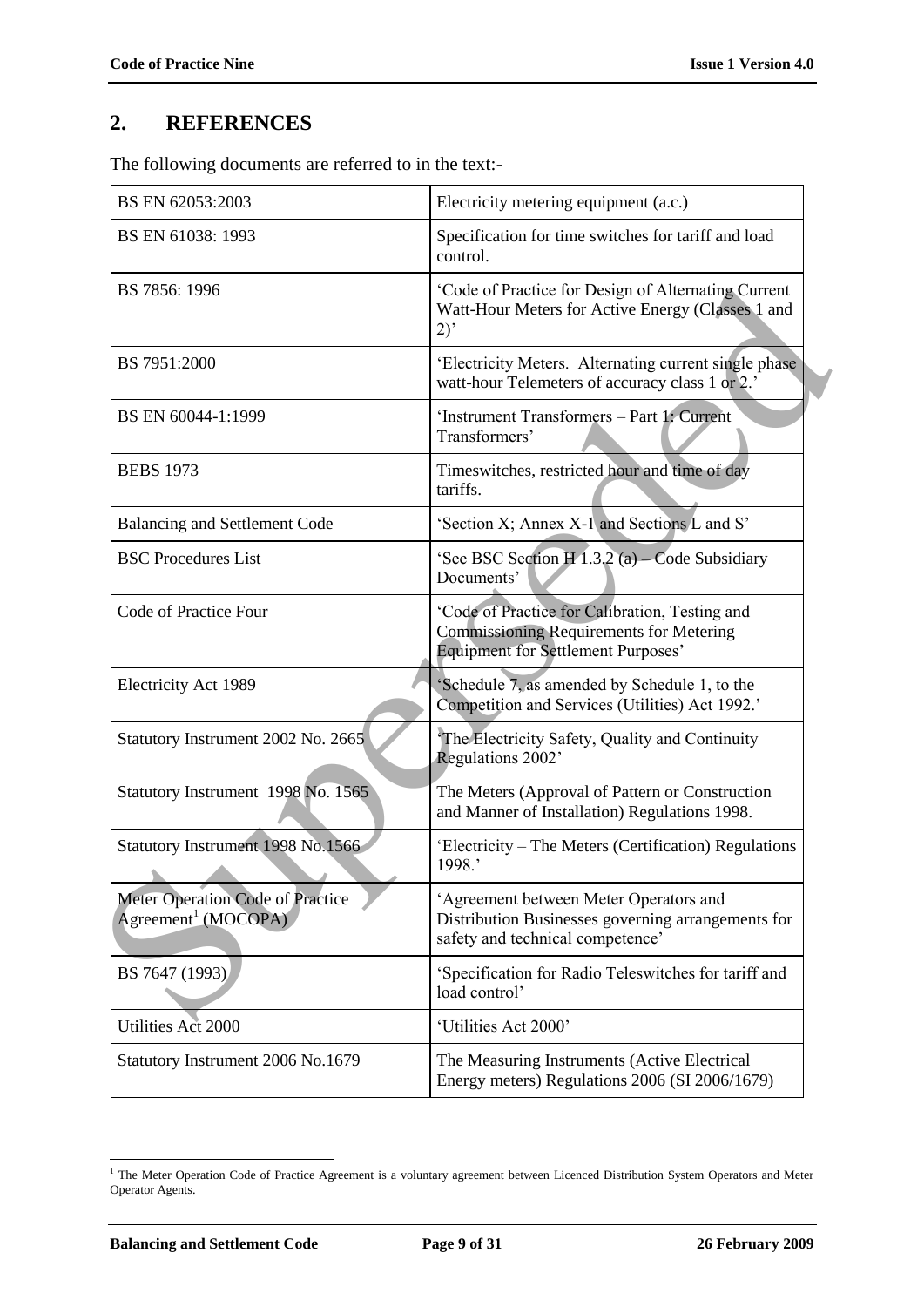# **3. DEFINITIONS AND INTERPRETATIONS**

Save as otherwise expressly provided herein, words and expressions used in this Code of Practice shall have the meanings attributed to them in the Balancing and Settlement Code and are included for the purpose of clarification.

Note: \* indicates definitions in the Balancing and Settlement Code.

Note:  $\dagger$  indicates definitions which supplement or complement those in the Balancing and Settlement Code.

Note: ‡ indicates definitions specific to this Code of Practice

3.1 Active Energy \*

Active Energy means the electrical energy produced, flowing or supplied by an electric circuit during a time interval, being the integral with respect to time of the instantaneous Active Power, measured in units of watt-hours or standard multiples thereof.

3.2 Active Power \*

Active Power means the product of voltage and the in-phase component of alternating current measured in units of watts and standard multiples thereof, that is:-

1,000 Watts  $= 1$  kW

 $1,000 \text{ kW} = 1 \text{ MW}$ 

3.3 Certified

Certified means a meter conforming with the Statutory Instrument, 1998 No.1566 "Electricity – The Meters (Certification) Regulations".

## 3.4 Current Transformer

A transformer for use with electrical measuring instruments, electrical protection and/or control equipment, for the transformation of current and in which the current in the secondary winding, in normal conditions of use, is substantially proportional to the current in the primary winding and different from it by an angle which approaches zero for an appropriate direction of the connections. Note: † indicates definitions which supplement or complement those in the Balancing and<br>
Superior Code:<br>  $\frac{1}{2}$  indicates definitions specific to this Code of Practice<br>
Note: ‡ indicates definitions specific to this Co

# 3.5 De-Energised ‡

De-Energised means the temporary removal of the supply at a Defined Metering Point (e.g. the main circuit connections to the Licenced Distribution System Operator"s network are still made) such that all or part of the Metering Equipment is considered to be temporarily "inactive" for the purposes of Settlement. e.g. unoccupied premises where the incoming switchgear has been opened or the cut-out fuse(s) removed and any generation disconnected.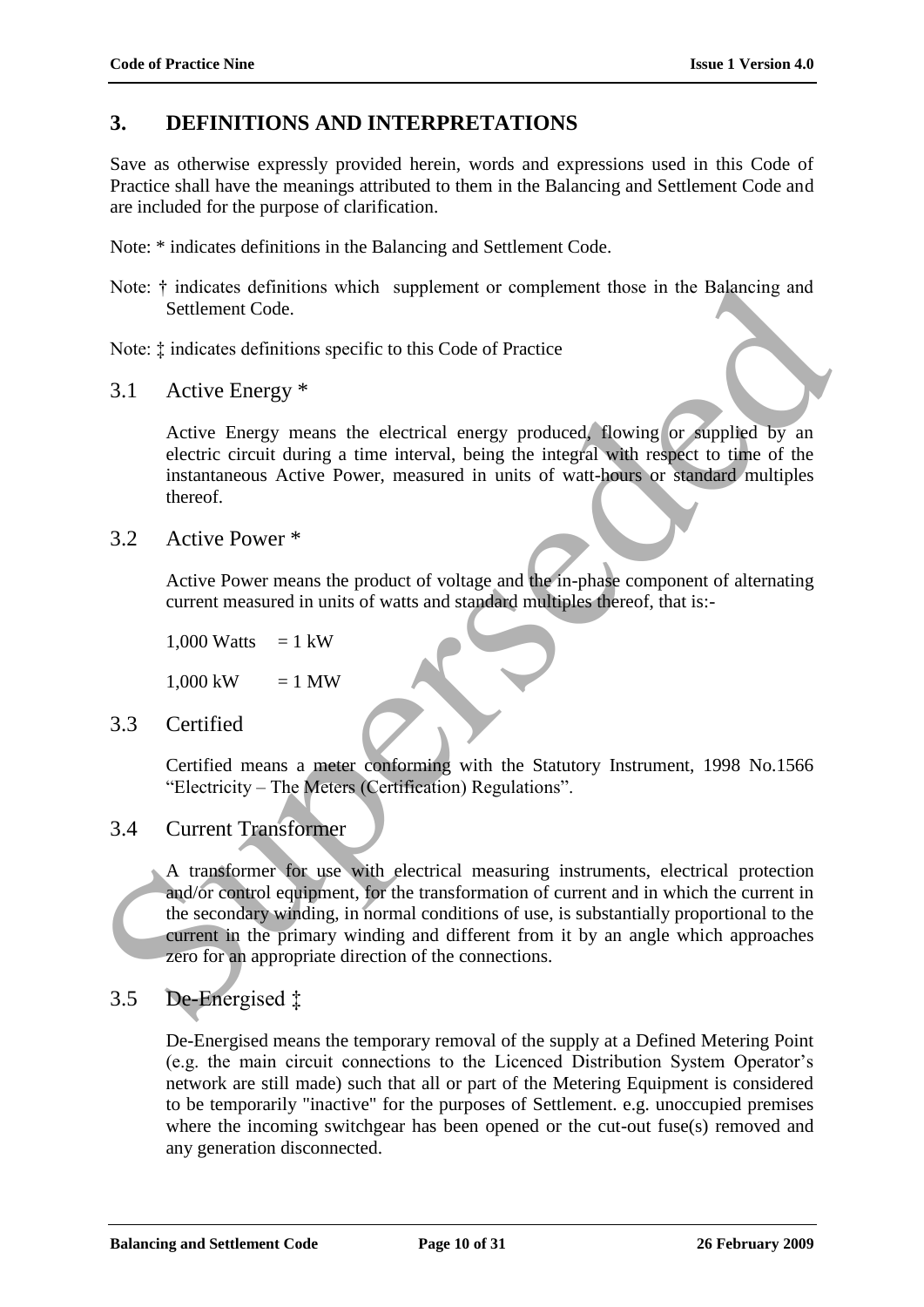## 3.6 Defined Metering Point ‡

Defined Metering Point means the physical location at which the overall accuracy requirements as stated in this Code of Practice are to be met. The Defined Metering Points are identified in section 8.

## 3.7 Distribution System \*

(i) any Public Distribution System; and

(ii) any other distribution system in Great Britain for which the condition is satisfied that all entry/exit points are subject to registration in SMRS pursuant to the provisions of the MRA; where:

(1) 'distribution system' has the meaning given or to be given to that term in section 4(4) of the Act, following amendment of the Act by section 28 of the Utilities Act 2000;

(2) 'entry/exit point' means a point at which electricity may flow on to or off such distribution system other than from or to the Transmission System or another such system or a Public Distribution System;

## 3.8 electricity \*

electricity means Active Energy and Reactive Energy.

3.9 Export †

Export means, for the purpose of this Code of Practice, a net Active Energy flow towards the Transmission System. (i.e. At a Customer's premises, a power flow away from the Customer's installation.)

## 3.10 Import †

Import means, for the purposes of this Code of Practice, a net Active Energy flow away from the Transmission System. (i.e. At a Customer's premises, a power flow towards the Customer's installation.)

# 3.11 Isolating Switch

means a switch located between a Meter and customer"s fuse box and providing a means of isolating the electricity supply to the customer"s fuse box and which may be operated by the customer or their electrical contractor. (i) any Public Distribution System; and<br>
(ii) any other distribution system in Great Britain for which the condition is<br>
sutsified that all netry exits are subject to registration in SMRS pursuant to the<br>
provisions of th

## 3.12 Meter \*

Meter means a device for measuring Active Energy and/or Reactive Energy.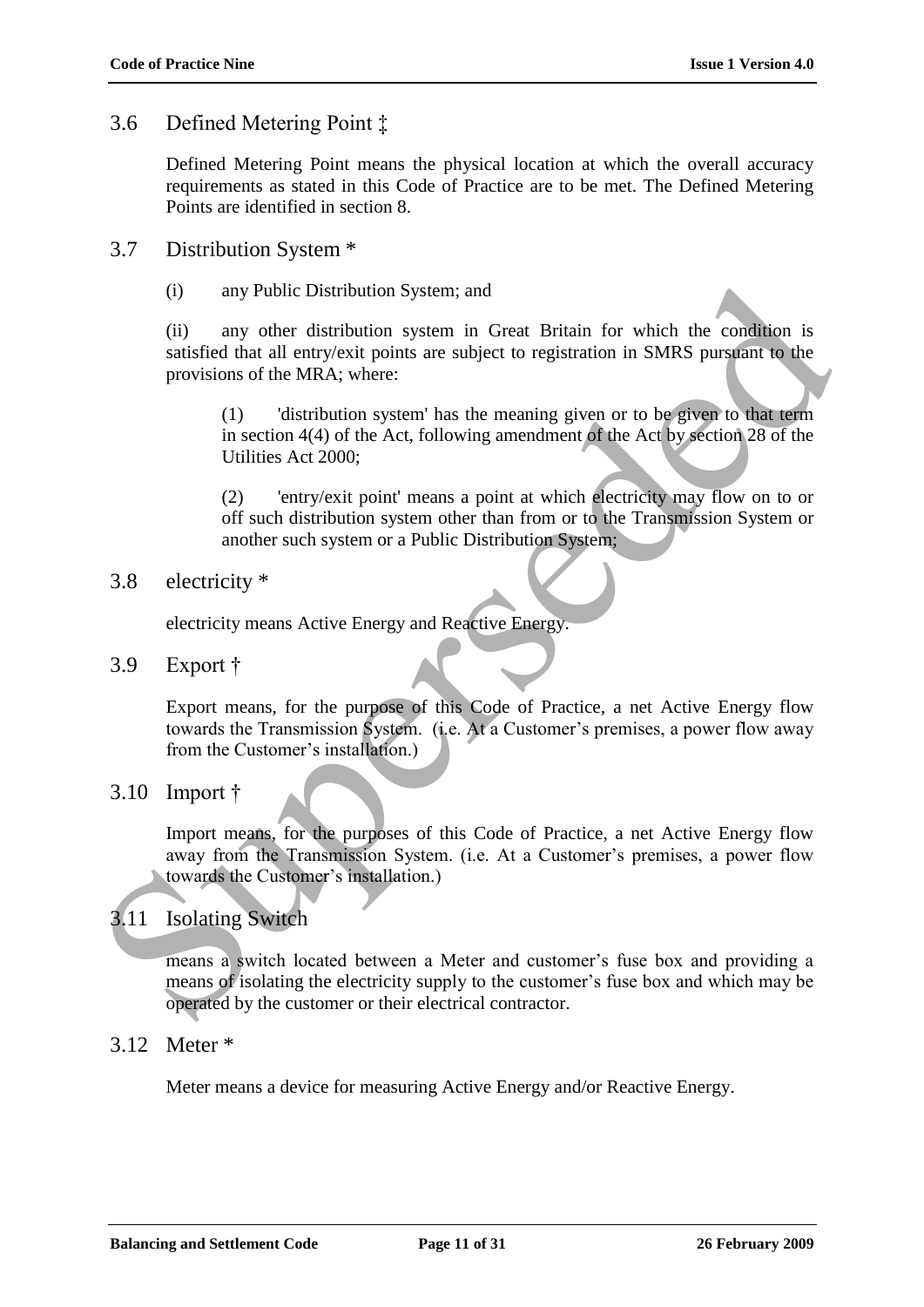## 3.13 Metering Equipment ‡

Metering Equipment means Meters, Telemeters, Timeswitches, Radio Teleswitches, Isolating Switches, connector blocks, test terminal blocks, measurement transformers (voltage, current or combination units), metering protection equipment including alarms, circuitry, associated Communications Equipment and Outstation and wiring.

## 3.14 Meter Register ‡

Meter Register means a device, associated with a Meter, from which it is possible to obtain a reading of the amount of Active Energy that has been supplied by a circuit.

### 3.15 Radio Teleswitch

means a timing device for tariff and/or load control purposes, utilising a time base derived from, and maintained by, a radio signal in accordance with specification BS 7647 (1993).

### 3.16 Registrant \*

Registrant means in relation to a Metering System, the person for the time being registered in CMRS or (as the case may be) SMRS in respect of that Metering System pursuant to Section K of the Balancing and Settlement Code.

### 3.17 SVA Customer \*

means a person to whom electrical power is provided, whether or not that person is the provider of that electrical power; and where that electrical power is measured by a SVA Metering System. Meter Register means a device, associated with a Meter, from which it is possible to<br>obtain a reading of the amount of Active Energy that has been supplied by a circuit.<br>3.15 Radio Teleswitch<br>means a timing device for tari

## 3.18 Telemeter

means a combined Meter and Radio Teleswitch.

#### 3.19 Timeswitch

means a timing device for tariff and/or load control purposes, utilising a time base derived from either mains frequency or an internal crystal controlled clock.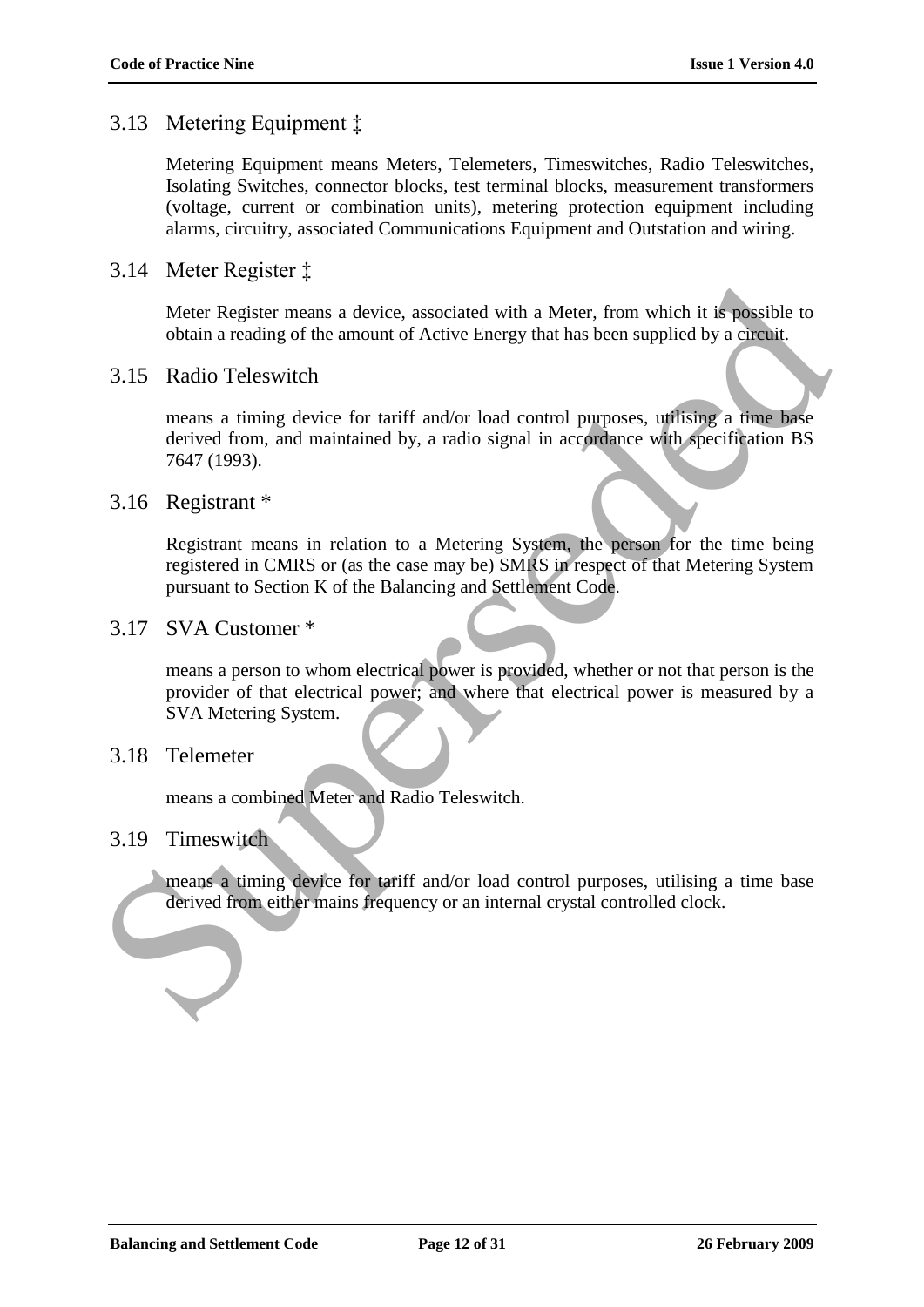## **4. MEASUREMENT CRITERIA – WHOLE CURRENT METERS**

4.1 Measured Quantities

See section 6.1.1 for a description of the acronyms M1 and M2.

- 4.1.1 Measured Quantities
	- (i) Import Active Energy (M1) in kWh.
	- (ii) Export Active Energy (M2) in kWh.

- 4.2 Accuracy Requirements
- 4.2.1 Type Test Requirements

- 4.2.2 Import Active Energy Accuracy Requirements (M1)
	- (i) Meter Accuracy

|                                                          | (i)  | Import Active Energy (M1) in kWh.                                                                                                                     |                                  |                 |
|----------------------------------------------------------|------|-------------------------------------------------------------------------------------------------------------------------------------------------------|----------------------------------|-----------------|
|                                                          | (ii) | Export Active Energy (M2) in kWh.                                                                                                                     |                                  |                 |
|                                                          |      | Registers shall be provided in accordance with clause 6.3.1.                                                                                          |                                  |                 |
| 4.2                                                      |      | <b>Accuracy Requirements</b>                                                                                                                          |                                  |                 |
| 4.2.1                                                    |      | <b>Type Test Requirements</b>                                                                                                                         |                                  |                 |
|                                                          |      | Meters shall be type tested in accordance with 4.2.6 and satisfy the requirements of BS<br>7951:2000 or BS EN 62053:2003 as appropriate. <sup>2</sup> |                                  |                 |
| 4.2.2                                                    |      | Import Active Energy Accuracy Requirements (M1)                                                                                                       |                                  |                 |
|                                                          | (i)  | Meter Accuracy                                                                                                                                        |                                  |                 |
|                                                          |      | <b>CONDITION</b>                                                                                                                                      | <b>LIMIT OF ERRORS AT STATED</b> |                 |
|                                                          |      |                                                                                                                                                       | <b>SYSTEM POWER FACTOR</b>       |                 |
|                                                          |      | Current                                                                                                                                               | <b>Power Factor</b>              | Limits of Error |
|                                                          |      | 100% $I_{max}$ * to 10% $I_b$ inclusive                                                                                                               | 1                                | ± 2.0%          |
| * I <sub>max</sub> shall be rated at 80 amps or greater. |      |                                                                                                                                                       |                                  |                 |



 $2^{2}$  For the purpose of separate Export Meters the LDSO system is to be regarded as the load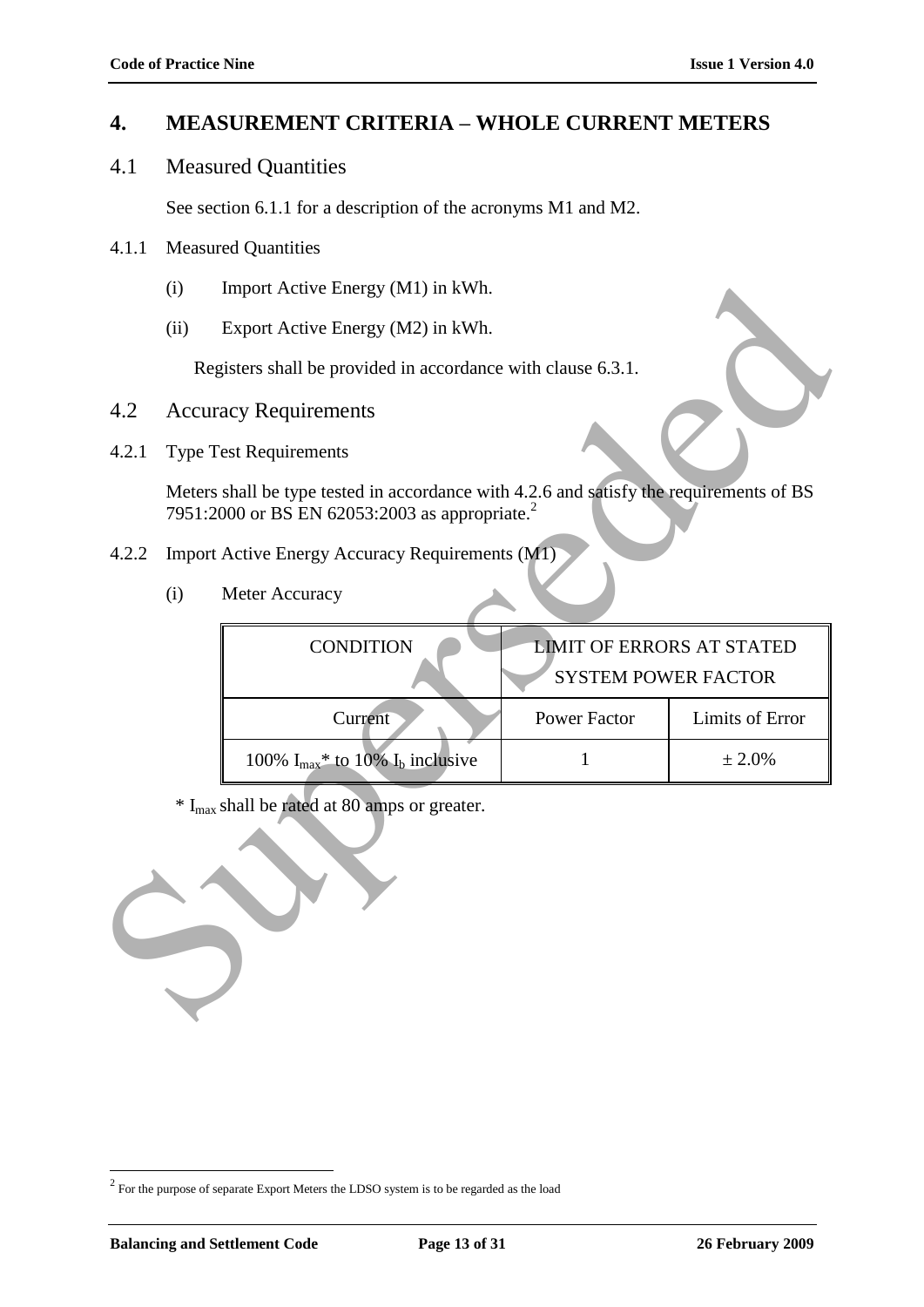### 4.2.3 Export Active Energy Accuracy Requirements (M2)<sup>3</sup>

(i) Meter Accuracy

| <b>CONDITION</b>                                   | <b>LIMIT OF ERRORS AT STATED</b><br><b>SYSTEM POWER FACTOR</b> |                 |  |
|----------------------------------------------------|----------------------------------------------------------------|-----------------|--|
| Current                                            | Power Factor                                                   | Limits of Error |  |
| 100% $I_{max}$ <sup>*</sup> to 10% $I_b$ inclusive |                                                                | $± 2.0\%$       |  |

 $*$  I<sub>max</sub> shall be rated at 80 amps or greater.

#### 4.2.4 Calibration

Meters shall be calibrated to the limits of error prescribed in the Statutory Instrument 1998 No.1566; "Electricity – The Meters (Certification) Regulations 1998", clause  $3(2)(c)$ .

#### 4.2.5 In-service Accuracy limits

The overall accuracy of the energy measurements at, or referred to, the Defined Metering Point shall at all times be within the limits of error for in-service accuracy.

The overall in-service accuracy limits are  $+2.5\%$  to  $-3.5\%$  at any load at which the Metering Equipment is designed to operate.

#### 4.2.6 Type approval

Meters shall have been tested and received type approval in accordance with the Statutory Instrument 1998 No.1565; "The Meters (Approval of Pattern or Construction and Manner of Installation) Regulations 1998, to a standard not less than Class 2 applicable at the time of type approval. Current Power Factor Limits of Error<br>
100%  $I_{\text{max}}$  to 10%  $I_{\text{S}}$  inclusive<br>
<sup>2</sup>  $I_{\text{max}}$  shall be rated at 80 amps or greater.<br>
4.2.4 Calibration<br>
Meters shall be calibrated to the limits of error prescribed in the



<sup>3</sup> With balanced loads for polyphase meters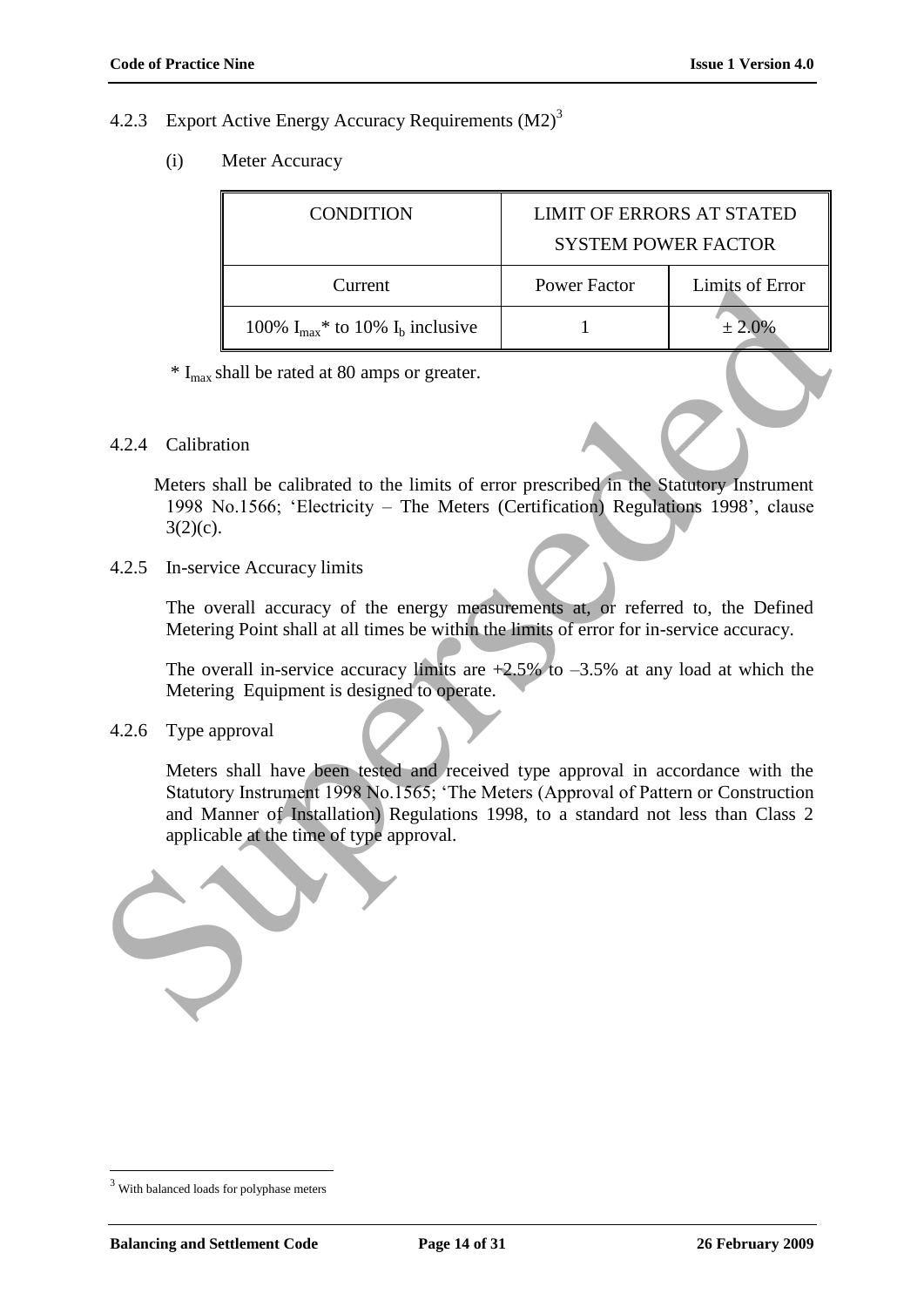## **5. MEASUREMENT CRITERIA – CURRENT TRANSFORMER OPERATED METERS**

## 5.1 Measured Quantities

See section 6.1.1 for a description of the acronyms M1 and M2.

#### 5.1.1 Measured Quantities

- (i) Import Active Energy (M1) in kWh.
- (ii) Export Active Energy (M2) in kWh.
- 5.2 Accuracy Requirements
- 5.2.1 Type Test Requirements

- 5.2.2 Import Active Energy Accuracy Requirements (M1)<sup>3</sup>
	- (i) Meter Accuracy

|       | $\cdots$ |                                                                                                                                                      |                                  |                 |  |
|-------|----------|------------------------------------------------------------------------------------------------------------------------------------------------------|----------------------------------|-----------------|--|
|       | (i)      | Import Active Energy (M1) in kWh.                                                                                                                    |                                  |                 |  |
|       | (ii)     | Export Active Energy (M2) in kWh.                                                                                                                    |                                  |                 |  |
| 5.2   |          | <b>Accuracy Requirements</b>                                                                                                                         |                                  |                 |  |
| 5.2.1 |          | <b>Type Test Requirements</b>                                                                                                                        |                                  |                 |  |
|       |          | Meters shall be type tested in accordance with 4.2.6and satisfy the requirements of BS<br>7951:2000 or BS EN 62053:2003 as appropriate. <sup>2</sup> |                                  |                 |  |
| 5.2.2 |          | Import Active Energy Accuracy Requirements $(M1)3$                                                                                                   |                                  |                 |  |
|       | (i)      | Meter Accuracy                                                                                                                                       |                                  |                 |  |
|       |          | <b>CONDITION</b>                                                                                                                                     | <b>LIMIT OF ERRORS AT STATED</b> |                 |  |
|       |          |                                                                                                                                                      | <b>SYSTEM POWER FACTOR</b>       |                 |  |
|       |          | Current                                                                                                                                              | <b>Power Factor</b>              | Limits of Error |  |
|       |          | 100% $I_{\text{max}}$ to 5% $I_n$ inclusive                                                                                                          | 1                                | ± 2.0%          |  |
|       |          |                                                                                                                                                      |                                  |                 |  |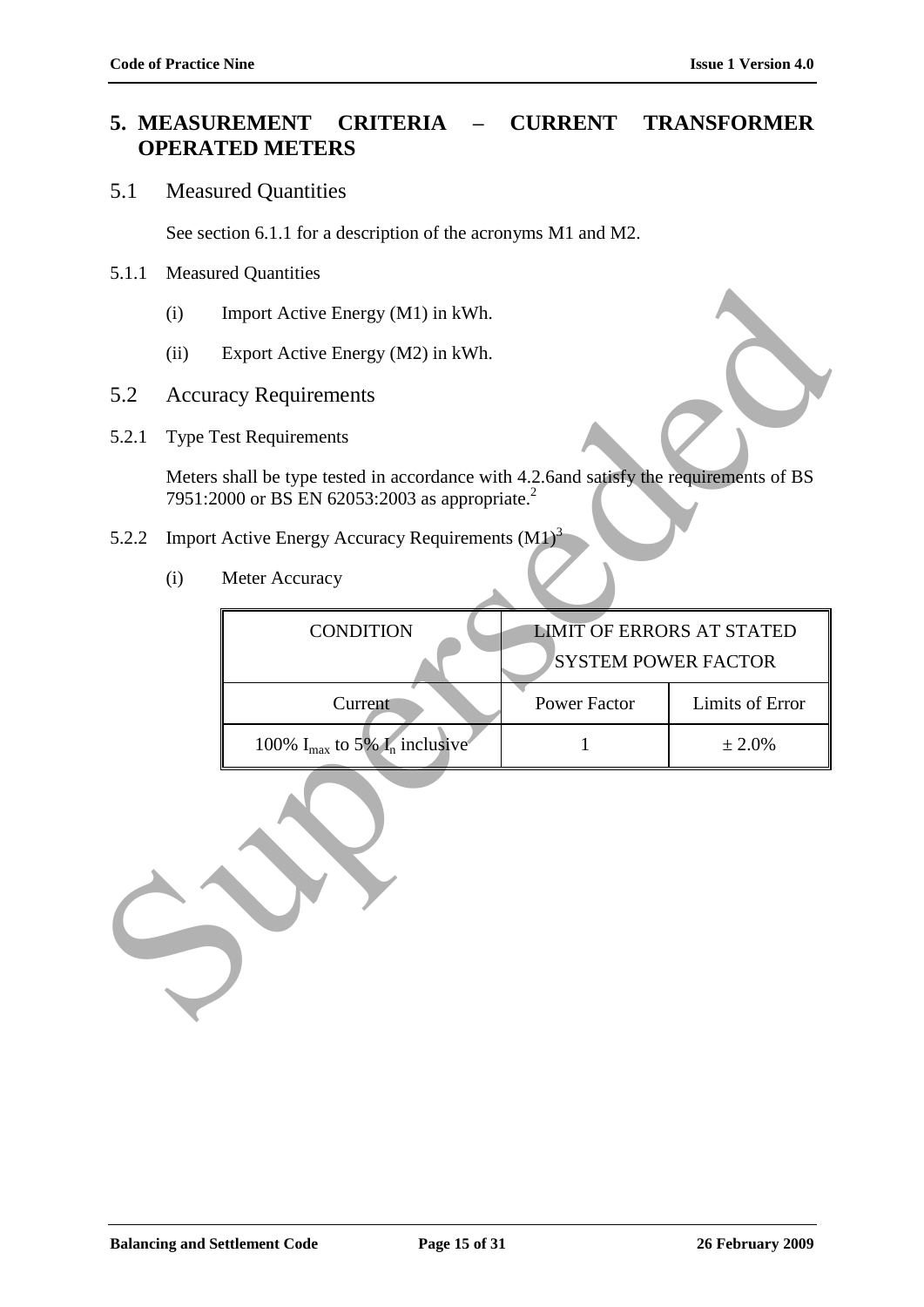#### 5.2.3 Export Active Energy Accuracy Requirements (M2)

(i) Meter Accuracy

| <b>CONDITION</b>                                     | <b>LIMIT OF ERRORS AT STATED</b><br><b>SYSTEM POWER FACTOR</b> |                 |  |
|------------------------------------------------------|----------------------------------------------------------------|-----------------|--|
| Current                                              | Power Factor                                                   | Limits of Error |  |
| 100% $I_{\text{max}}$ to 5% $I_{\text{n}}$ inclusive |                                                                | $± 2.0\%$       |  |

#### 5.2.4 Calibration

Meters shall be calibrated to the limits of error prescribed in Statutory Instrument 1998 No.1566; "Electricity – The Meters (Certification) Regulations 1998", clause 7(2).

5.2.5 In-service Accuracy limits

The overall accuracy of the energy measurements at, or referred to, the Defined Metering Point shall at all times be within the limits of error for in-service accuracy.

The overall in-service accuracy limits are  $+2.5\%$  to  $-3.5\%$  at any load at which the Meter Equipment is designed to operate.

5.2.6 Voltage supply for Current Transformer operated Meters

A separately fused voltage supply shall be provided between the cut-out and the Current Transformer operated Meter. Where the Meters for M1 and M2 are separate, then only a single secondary fuse (2 or 6 amp) shall be fitted per phase to serve both Meters. No burden other than Metering Equipment shall be connected to the fused side of the voltage supply. The neutral conductor of the voltage supply to the Meter shall not be fused. **Example 18** 100% L<sub>ana</sub> to 5% L<sub>a</sub> inclusive<br>
100% L<sub>ana</sub> to 5% L<sub>a</sub> inclusive<br>
11 100% Languard 100% Languard 10 the Himis of error prescribed in Statutogry Instrument 1998<br>
No 1566; "Fleetricity – The Meters (Certifica

5.2.7 Access to voltage supply and Meter terminals

Access to the voltage supply fuse(s) and Meter terminals shall only be possible by the breaking of a seal.

5.2.8 Current Transformers installed on new and existing circuits

Where circuits other than those newly installed, are to be metered to this Code of Practice and where the installed Current Transformers do not comply with the Class accuracies specified in clause 6.2, then such Current Transformers may be used providing the following requirements and those in clause 5.2.5 are met and that where subsequently an alteration to the Metering Equipment is carried out, new Current Transformer(s) shall be provided to meet the accuracy requirements specified in clause 6.2 below.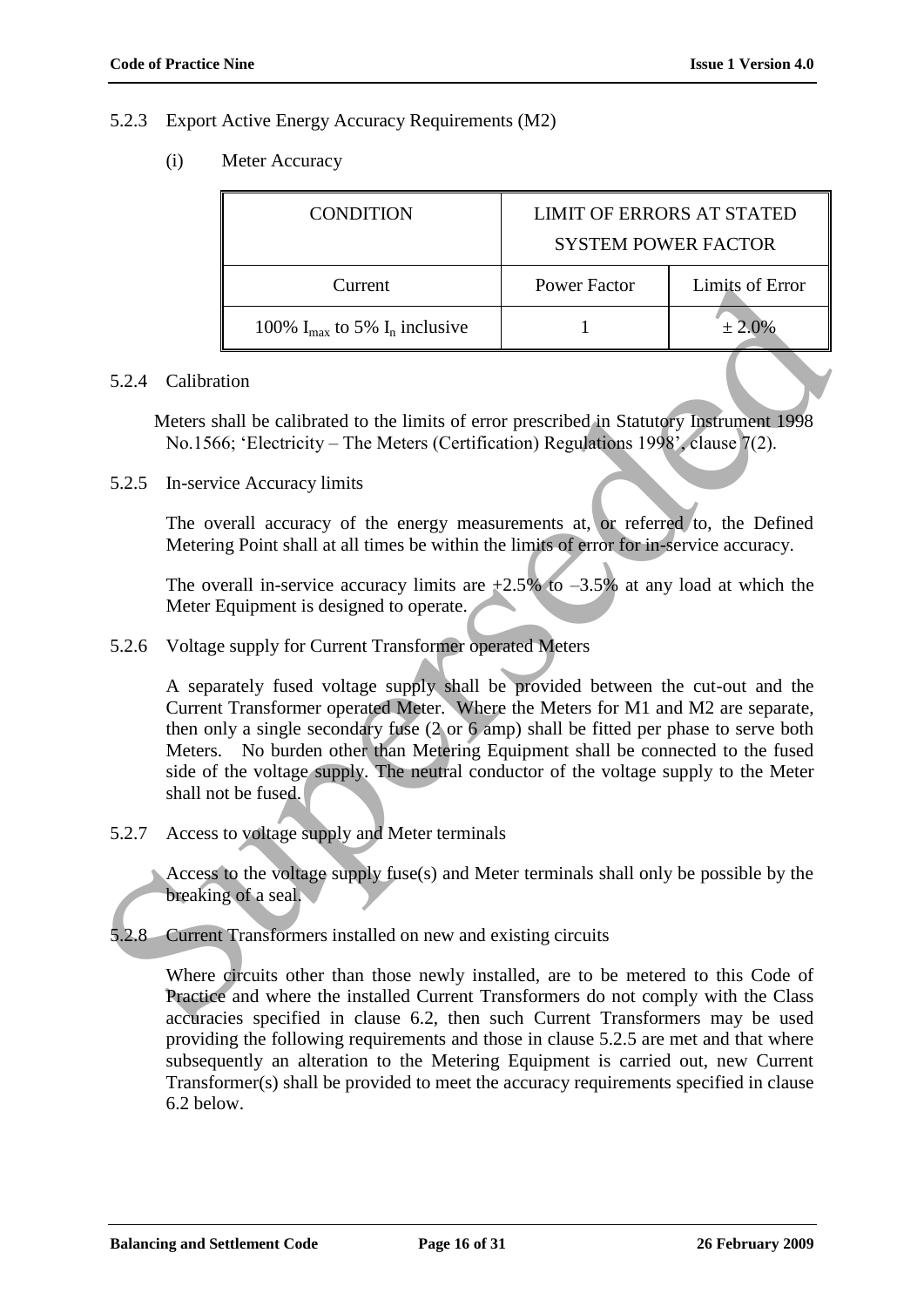### 5.2.9 Access to Current Transformers

Access to both the primary and secondary sides of Current Transformers shall only be possible by the breaking of a seal. Where "open ring" Current Transformers are used, measures shall be taken to prevent unauthorised access to the central aperture, such that no additional conductors may be passed through the aperture without the breaking of a seal.

#### 5.2.10 Type approval

Meters shall have been tested and received type approval in accordance with the Statutory Instrument 1998 No.1565; "The Meters (Approval of Pattern or Construction and Manner of Installation) Regulations 1998, to a standard not less than Class 2 applicable at the time of type approval. 5.2.10 Type approval<br>Meters shall have been tested and received type approval in accordance with the<br>Statusry Instrument 1998 No.1565; "The Meters (Approval of Pattern or Construction<br>and Manner of Installation) Regulation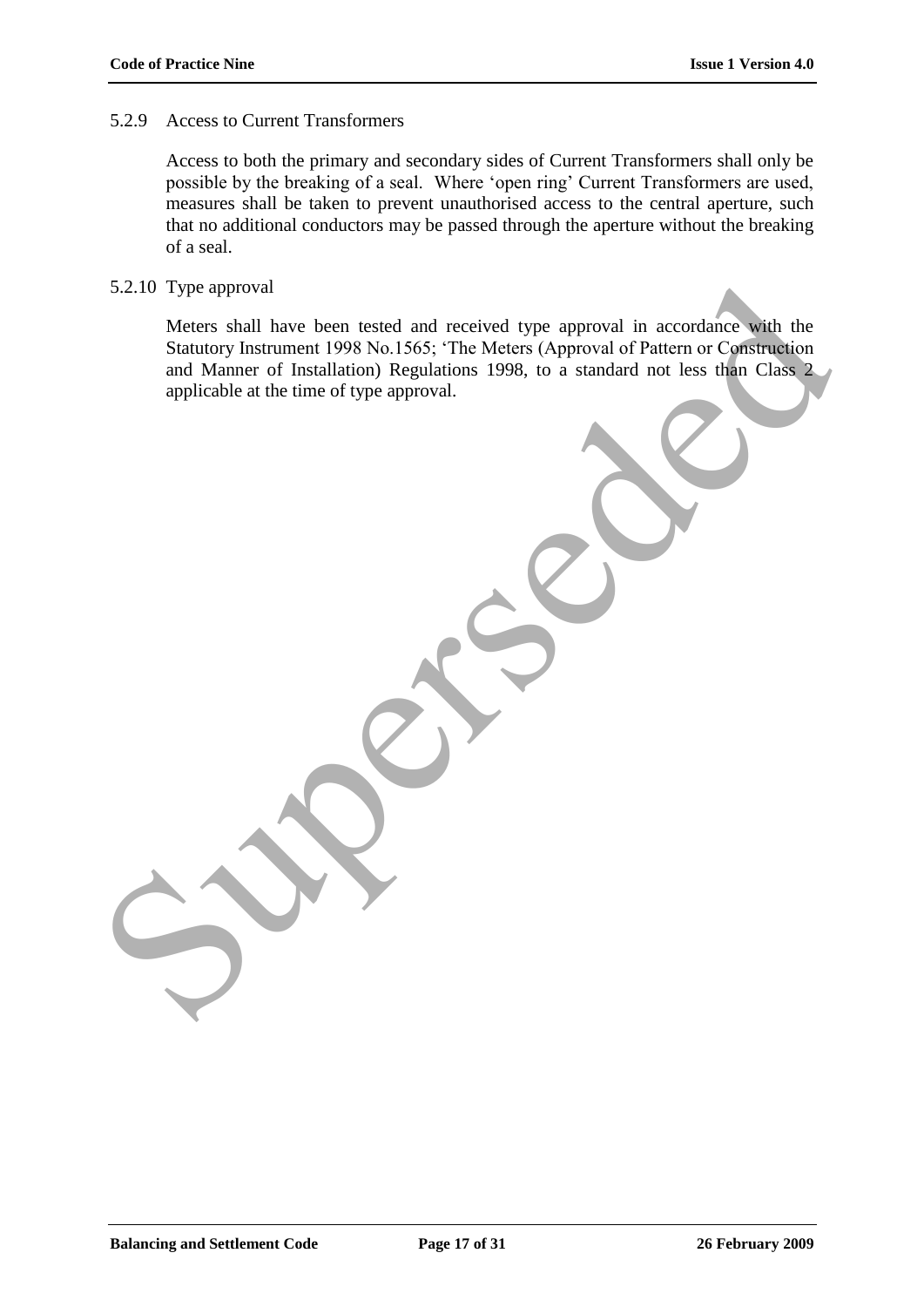## **6. METERING EQUIPMENT CRITERIA**

Metering Equipment shall be accommodated in a clean and dry environment.

For each circuit, other than one which is de-energised, the voltage supply to any Meters and Displays shall be connected such that it is normally energised to facilitate reading of the Meter Register(s).

### **6.1 Meters**

The Meters may be either static or induction disc types.

No register shall be permitted to decrement in the event of energy flow in an opposing direction.

For each circuit, Import Active Energy Meters (M1) shall be supplied which shall meet the requirements of BS 7856 and either BS EN 61036 Class 2 or BS EN 60521 Class 2 or BS 7951:2000.

Import Active Energy Meters (M1) provided for the metering of supplies to Customers shall be in accordance with Schedule 7 of the Electricity Act 1989.

For each circuit, Export Active Energy Meters (M2) shall be supplied which shall meet the requirements of BS 7856 and either BS EN 61036 Class 2 or BS EN 60521 Class 2 or BS 7951:2000.

Import and Export Active Energy Meters (M1 and M2) shall be configured such that the number of measuring elements is equal to or one less than the number of primary system conductors. These include the neutral conductor, and/or the earth conductor where system configurations enable the flow of zero sequence energy. The Meter and any Current Transformers shall be of a rating appropriate to the installation. 6.1 Meters<br>
The Meters may be either static or induction disc types.<br>
No register shall be permitted to decrement in the event of energy flow in an opposing<br>
direction.<br>
For each circuit, Import Active Energy Meters (M1)

Where separate Meters are installed for Import and Export they shall be clearly identified and labelled accordingly.

Where the Import Active Energy Meter (M1) is a polyphase Meter the meter used for Export shall also be polyphase so that the net energy is measured in both cases.

All programmable Meters shall have a security regime to minimise unauthorised access to data and configuration changes.

6.1.1 Metering configuration

Throughout this Code of Practice the Measurement Quantities have been identified by the simple acronyms M1 and M2.

M1 may be regarded as the measuring element(s) from which the Import Active Energy is derived and calculated.

M2 may be regarded as the measuring element(s) from which the Export Active Energy is derived and calculated.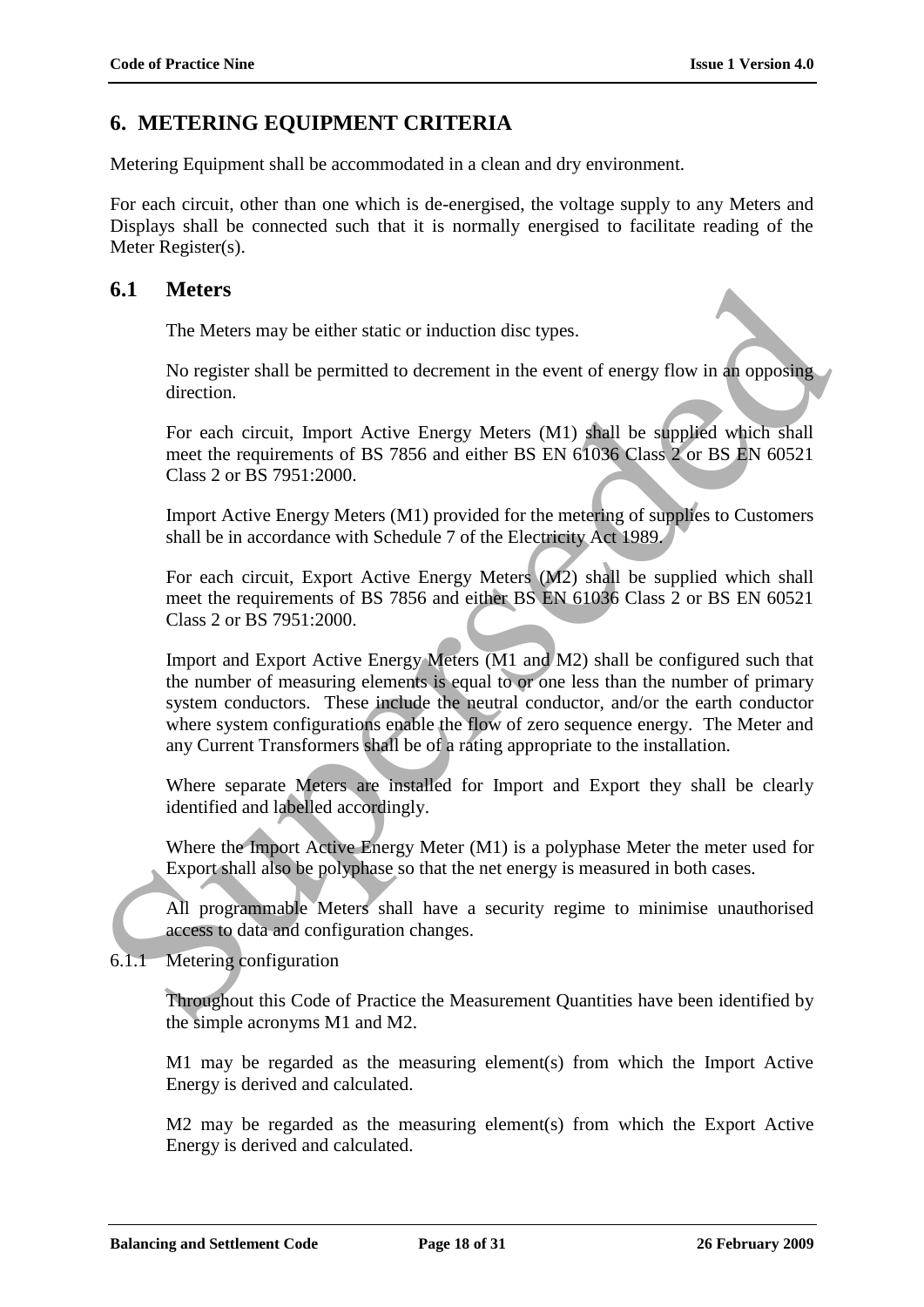In practice M1 and M2 may be the same measuring element(s), but recording power flows in opposite directions.

Schematic diagram of a combined Import and Export Meter – Whole Current



## **6.2 Current Transformers**

The term "Current Transformer" used in Section 5 does not preclude the use of other measuring techniques with a performance equal to that specified for such measurement transformers.

For each circuit where a Current Transformer is used, it shall meet the requirements set out below.

Where required, one set of Current Transformers to BS EN 60044-1:1999 with a minimum standard of accuracy to Class 0.5 shall be provided per circuit. Preferably the Current Transformers shall be dedicated for Settlement purposes, but the Current Transformers may be used for other purposes provided the overall accuracy requirements in clause 5.2.4 are met.

The total burden on each Current Transformer shall not exceed the rated burden of such Current Transformer.

The orientation of the Current Transformers shall be such that the P1 face is towards the Distribution Network.

# **6.3 Registers, Displays and Facilities**

Either of the two methods for meeting the requirements of this Code of Practice may be employed, as indicated in clause 6.3.1 below.

- 6.3.1 Meters and Telemeters
	- (a) Import and Export rate registers for a combined Import and Export Meter shall be provided for:
		- (i) the total Import Active Energy and the total Export Active Energy measured by that Meter/Telemeter; and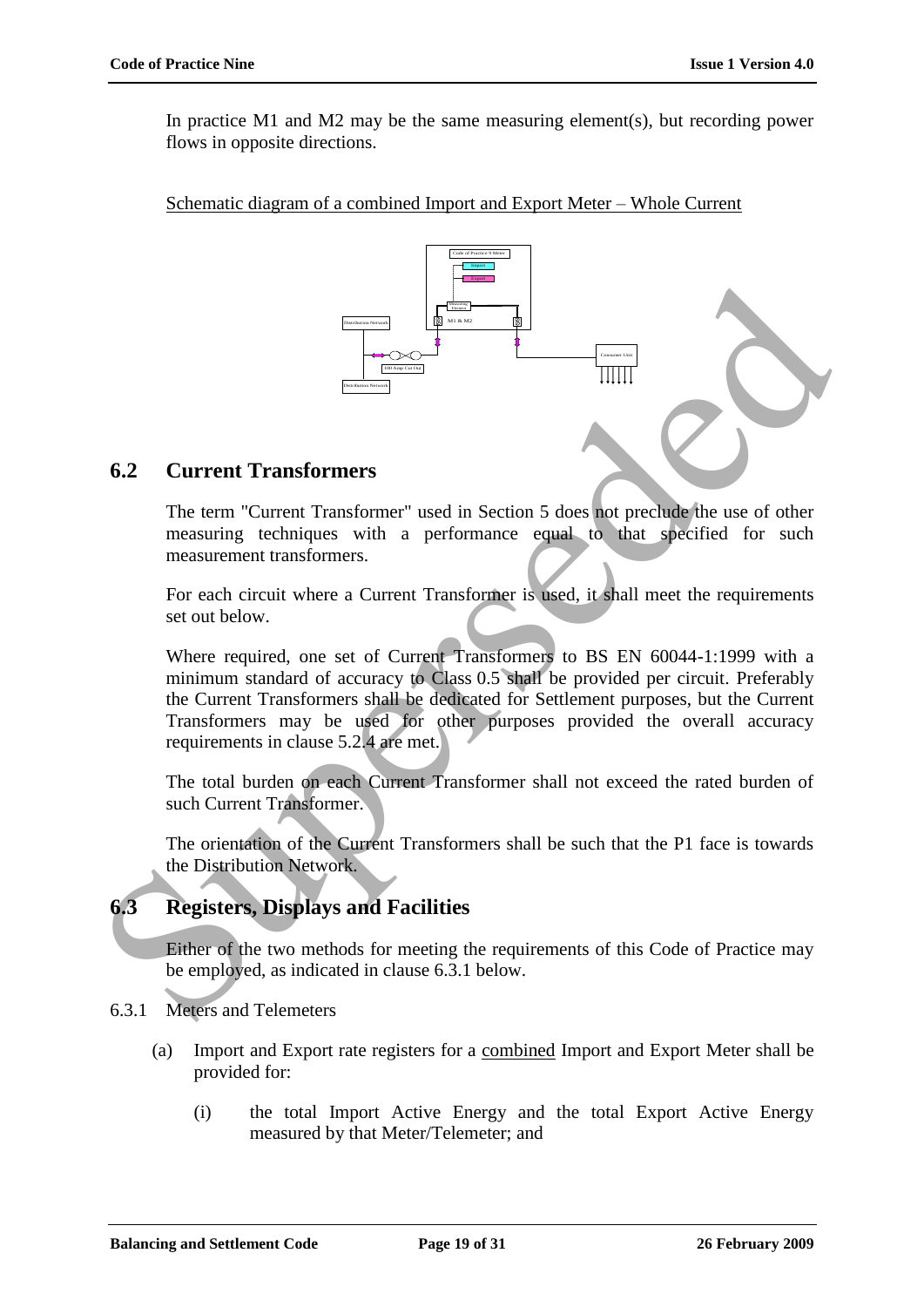(ii) each rate measured by a multi-rate Import and Export Active Energy Meter/Telemeter. The sum of such multi-rate registers shall be equal<sup>4</sup> to the total Import and Export Active Energy measured by that Meter/Telemeter.

Note: Where more than one rate register is employed per Energy flow, a total register need not be provided for that Energy flow.

- (b) Import and Export rate registers for separate Import and Export Meters shall be provided and sum of all rate register advances shall be equal<sup>4</sup> to the total Import and total Export Active Energy measured by that Meter/Telemeter.
- 6.3.2 Displays

The Metering Equipment shall display the Import and Export Active Energy in kWh for each register utilised on the Meter (not necessarily simultaneously).

All currently active registers shall be identifiable. All other registers utilised by the applicable tariff shall be displayed.

Each register shall be clearly identified by a two digit ID in accordance with the Table below. Where a Meter does not provide a two digit ID an indication showing its conversion to the following Table shall be affixed to the Meter. provided and sum of all rate register advances shall be equal<sup>1</sup> to the total Import<br>and total Export Active Energy measured by that Meter/Telemeter.<br>6.3.2 Displays<br>The Metering Equipment shall display the Import and Expor

<sup>4</sup> Allowance shall be made for fractions of kWh measured by each register, not being included in the total Import or Export Active Energy calculation.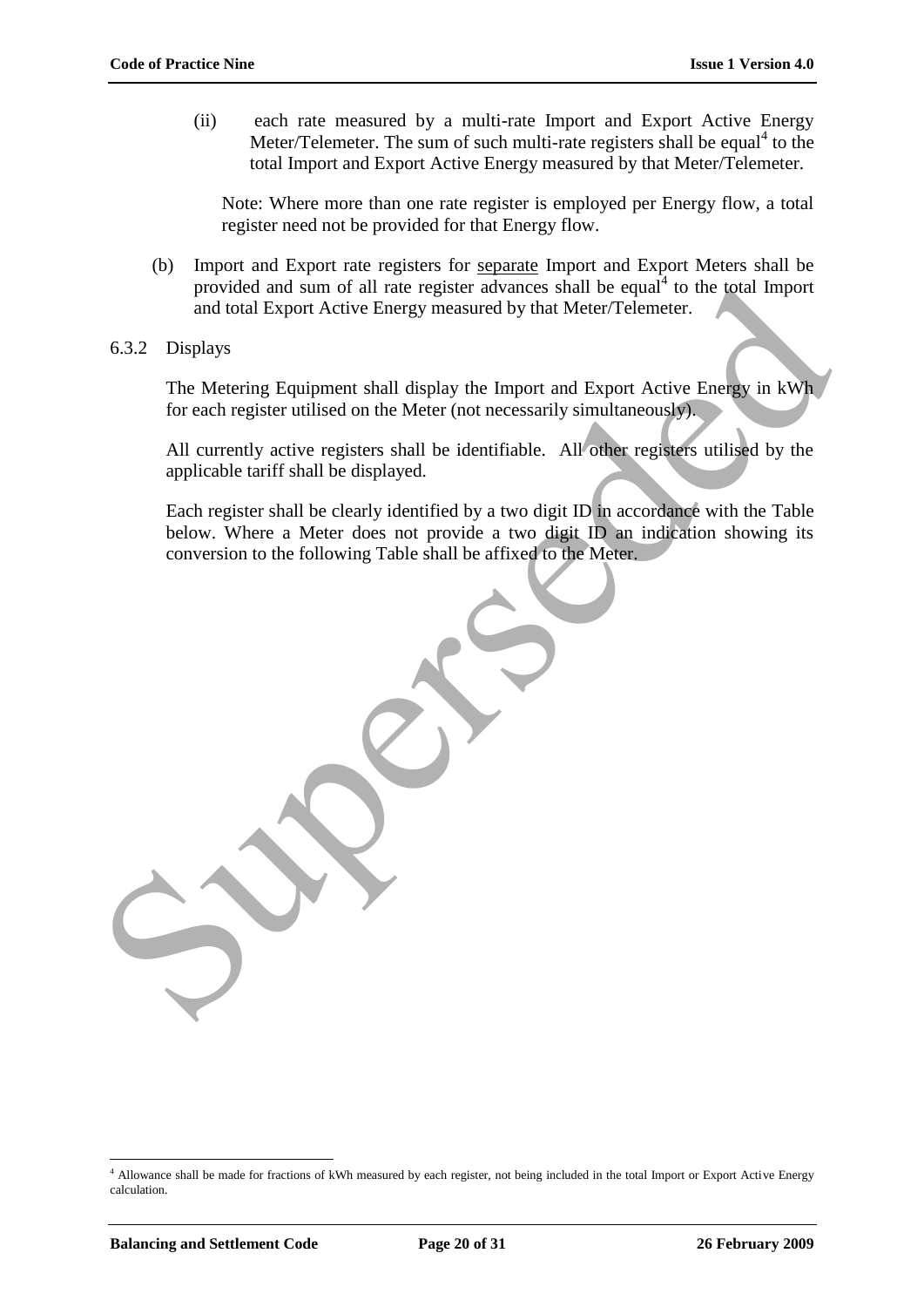## Display Register Function and Rate Identifiers

**Block allocation** 

| <b>Register ID</b><br><b>Blocks</b> | <b>Function</b>                                  |
|-------------------------------------|--------------------------------------------------|
| 00 to $09^5$                        | Date, Time, Serial Number<br>and other functions |
| 10 to 19                            | Electricity (Import)                             |
| 20 to 29                            | Electricity (Export)                             |
| 30 to 39                            | Future use                                       |
| 40 to 49                            | Future use                                       |
| 50 to 59                            | Future use                                       |
| 60 to 69                            | Future use                                       |
| 70 to 79                            | Future use                                       |
| 80 to 89                            | Future use                                       |
| 90 to 99                            | Future use                                       |

## Rate Identifiers Block 00 to 09

| 10 to 19           | Electricity (Import)                                               |
|--------------------|--------------------------------------------------------------------|
| 20 to 29           | Electricity (Export)                                               |
| 30 to 39           | Future use                                                         |
| 40 to 49           | Future use                                                         |
| 50 to 59           | Future use                                                         |
| 60 to 69           | Future use                                                         |
| 70 to 79           | Future use                                                         |
| 80 to 89           | Future use                                                         |
| 90 to 99           | Future use                                                         |
| <b>Register ID</b> | <b>Function</b>                                                    |
|                    |                                                                    |
| 00                 | Serial Number <sup>5</sup>                                         |
|                    | Printed on Meter case and within any electronic data transmission. |
| $01^6$             | Current date (dd-mm-yy)                                            |
| $02^6$             | Current time (hh:mm:ss) GMT                                        |
| 03                 | <b>Future</b> use                                                  |
| 04                 | Future use                                                         |
| 05                 | Future use                                                         |
| 06                 | Future use                                                         |
| 07                 | Future use                                                         |
| 08                 | Future use                                                         |
| 09                 | Future use                                                         |
|                    |                                                                    |

<sup>&</sup>lt;sup>5</sup> Provision shall be made for a Serial Number length of 16 characters.

 $^{\rm 6}$  Current Date and Time shall be displayed where appropriate.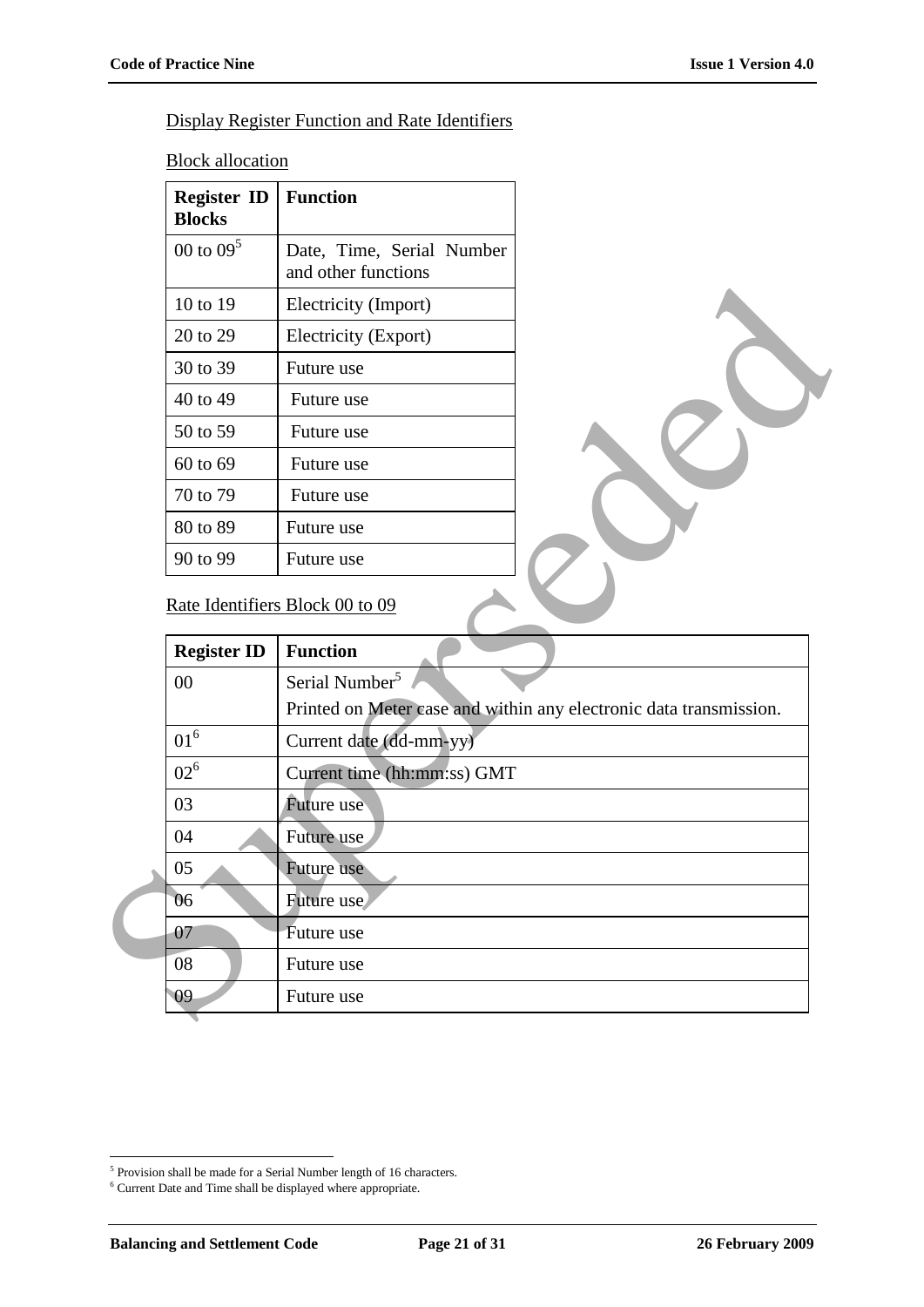#### Rate Identifiers Block 10 to 19

| <b>Register ID</b> | <b>Function</b>              |
|--------------------|------------------------------|
| 10                 | <b>Total Import Register</b> |
| 11                 | Rate 1 Import Register       |
| 12                 | Rate 2 Import Register       |
| 13                 | Rate 3 Import Register       |
| 14                 | Rate 4 Import Register       |
| 15                 | Rate 5 Import Register       |
| 16                 | Rate 6 Import Register       |
| 17                 | Rate 7 Import Register       |
| 18                 | Rate 8 Import Register       |
| 19                 | Rate 9 Import Register       |

#### Rate Identifiers Block 20 to 29

|       | 13                                                | Rate 3 Import Register                                                                                                                                    |  |  |  |
|-------|---------------------------------------------------|-----------------------------------------------------------------------------------------------------------------------------------------------------------|--|--|--|
|       | 14                                                | Rate 4 Import Register                                                                                                                                    |  |  |  |
|       | 15                                                | Rate 5 Import Register                                                                                                                                    |  |  |  |
|       | 16                                                | Rate 6 Import Register                                                                                                                                    |  |  |  |
|       | 17                                                | Rate 7 Import Register                                                                                                                                    |  |  |  |
|       | 18                                                | Rate 8 Import Register                                                                                                                                    |  |  |  |
|       | 19                                                | Rate 9 Import Register                                                                                                                                    |  |  |  |
|       |                                                   | Rate Identifiers Block 20 to 29                                                                                                                           |  |  |  |
|       | <b>Register ID</b>                                | <b>Function</b>                                                                                                                                           |  |  |  |
|       | 20                                                | <b>Total Export Register</b>                                                                                                                              |  |  |  |
|       | 21                                                | Rate 1 Export Register                                                                                                                                    |  |  |  |
|       | 22                                                | Rate 2 Export Register                                                                                                                                    |  |  |  |
|       | 23                                                | <b>Rate 3 Export Register</b>                                                                                                                             |  |  |  |
|       | 24                                                | Rate 4 Export Register                                                                                                                                    |  |  |  |
|       | 25                                                | <b>Rate 5 Export Register</b>                                                                                                                             |  |  |  |
|       | 26                                                | Rate 6 Export Register                                                                                                                                    |  |  |  |
|       | 27                                                | <b>Rate 7 Export Register</b>                                                                                                                             |  |  |  |
|       | 28                                                | <b>Rate 8 Export Register</b>                                                                                                                             |  |  |  |
|       | 29                                                | Rate 9 Export Register                                                                                                                                    |  |  |  |
| 6.3.3 | <b>Timeswitches and Internal Meter Time Clock</b> |                                                                                                                                                           |  |  |  |
|       |                                                   | Timeswitches, where required, shall be installed and the time set to the time standard<br>(GMT or BST) as required by the Supplier's tariff requirements. |  |  |  |

#### 6.3.3 Timeswitches and Internal Meter Time Clock

Timeswitches and internal Meter time clocks, where required, shall be set as close as reasonably practical to the time standard required by the Supplier's tariff requirements.

The rate switching times for the Import registers shall be capable of independent control of the rate switching times for the Export registers.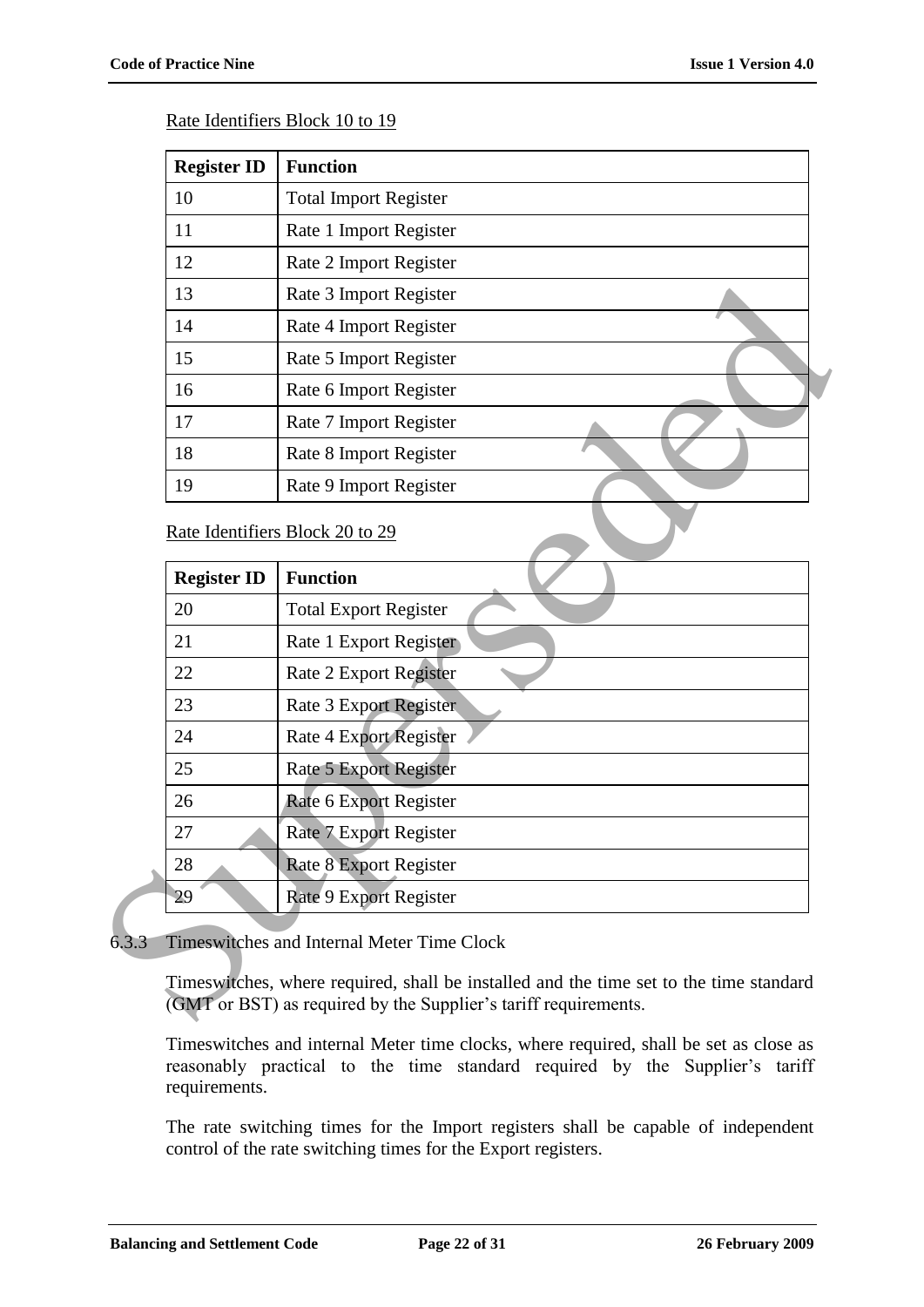#### 6.3.4 Teleswitches

Teleswitches, where required, shall be installed and set to the appropriate Application/User/Group Code in accordance with the Supplier's tariff requirements.

Provision shall be made for different Group Codes to be assigned to the Import and Export registers.

6.3.5 Time keeping accuracy

Timeswitches shall be maintained to an accuracy of  $\pm 2$  hours.

Times keeping accuracy<br>Timeswitches shall be maintained to an accuracy of #2 hours.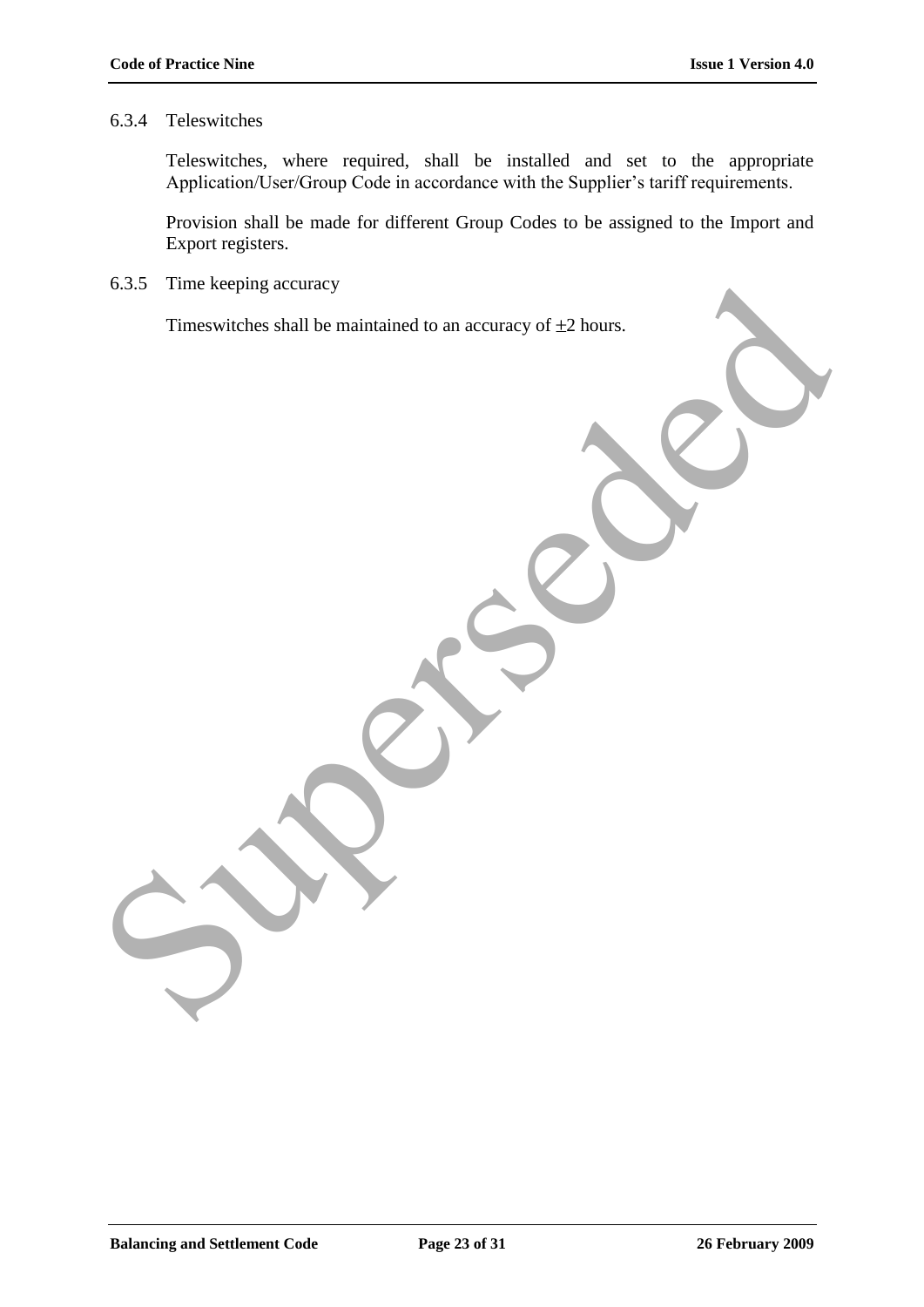# **7. INSTALLATION OF METERS**

# 7.1 BSC Qualification requirements

A Supplier is required by the Balancing and Settlement Code only to use Qualified Persons for the purposes of providing meter operation services. Full details of the procedure are available in BSCP537 from the Balancing and Settlement Code Website www.elexon.co.uk".

# 7.2 Meter Operation Code of Practice Agreement (MOCOPA) requirements

MOCOPA covers the installation, operation and maintenance of Metering Equipment by Meter Operator Agents. It identifies the safety and technical requirements relevant to meter operation, and the interface between a Meter Operator Agent and a Distribution System Operator. It specifies the requirements for both the Metering Business and field staff as appropriate. The Meter Operation Code of Practice Agreement (MOCOPA) requirements<br>
MOCOPA covers the installation, operation and maintenance of Metering Equipment<br>
by Meter Operator Agents. It identifies the safety and technical requir

The principles within MOCOPA form the basis of good practice for meter installation, operation and maintenance at any site that is connected, either to a Distribution System or to any other network.

A party's compliance with MOCOPA is regulated and policed by the Registration Authority<sup>7</sup>.

7.3 Appropriate Seals

All SVA Customers Metering Equipment shall be sealed in accordance with Appendix 8 and 9 of the Meter Operation Code of Practice Agreement and any applicable BSCP.

 $7$  The Registration Authority is defined within MOCOPA.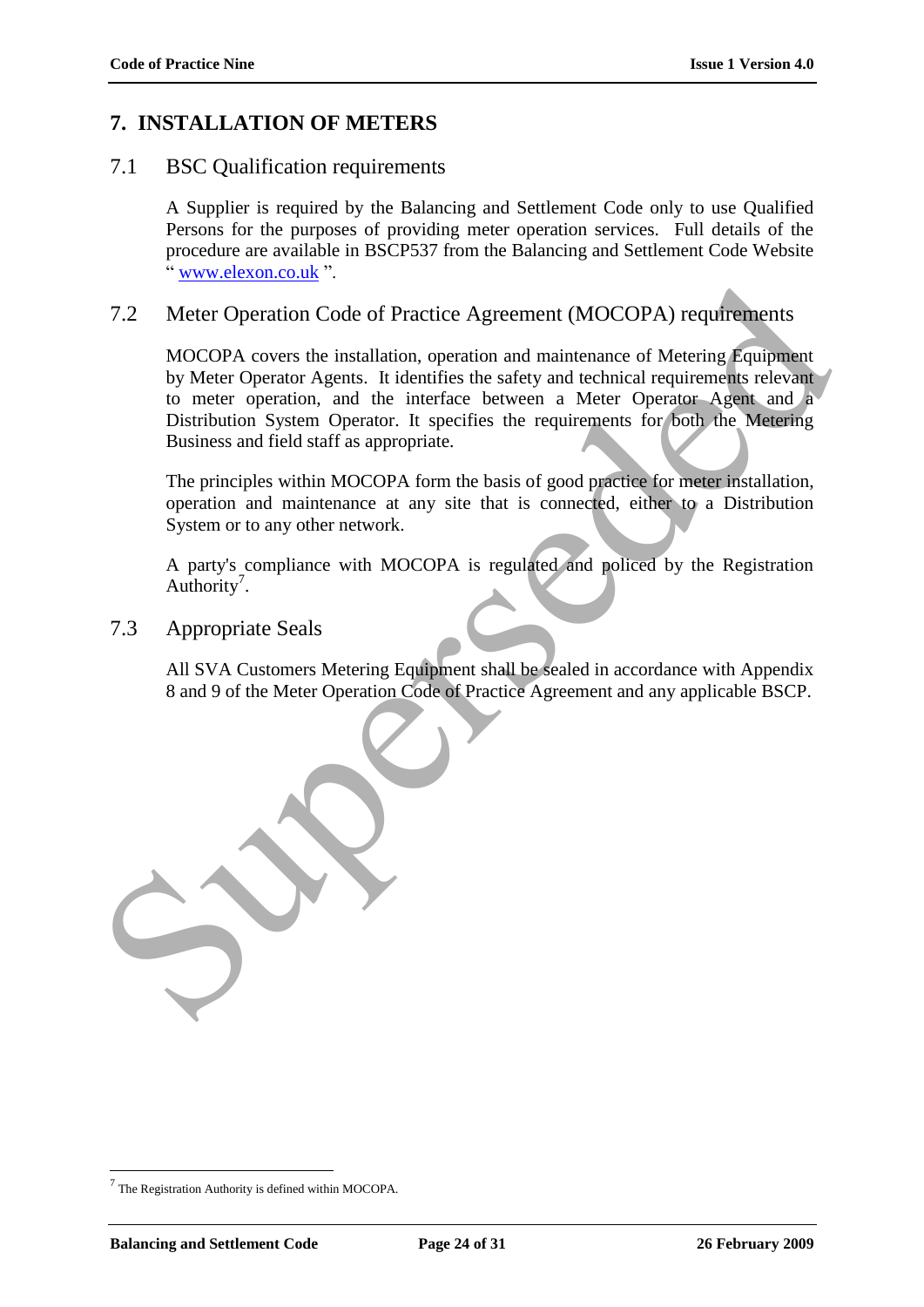## **8. DEFINED METERING POINTS AND POINT OF SUPPLY**

## **8.1 Responsibilities**

8.1.1 Distribution System Operator Responsibilities

The Distribution System Operator is responsible for the service cable and the cut-out.

8.1.2 Meter Operator Agent Responsibilities

The Meter Operator Agent shall install the Meter/s.

The conductors between the cut-out and the input terminals of the Meter shall be installed by, and be the responsibility of, the Meter Operator Agent.

The conductors between the Meter's outgoing terminals and the consumer unit will be part of the SVA Customer's installation but the responsibility of the Meter Operator Agent for connection.

## **8.2 Multi-rate Whole Current Meter – where the SVA Customer's installation does not directly connect with the installed Meter(s).**

8.2.1 Installations with an Isolating Switch

Where an installation has an additional Meter, a timeswitch, teleswitch, or external isolating switch, then the Meter Operator Agent shall install these items. Also, the interconnecting wiring between the items up to the last item of equipment, for example an isolating switch or Meter before the 'consumer unit', would be installed and maintained by the Meter Operator Agent. However, any wiring between the final item of equipment and the 'consumer unit' would be part of the SVA Customer's installation. S.1.2 Meter Operator Agent Responsibilities<br>
The Meter Operator Agent Responsibilities<br>
The conductors between the curious and the input terminals of the Meter Shall Be<br>
installed by, and he the responsibility of, the Met

Note:

The diagrams in this section of the Code of Practice are single phase examples only. These diagrams should not be taken as definitive wiring diagrams for any installation.

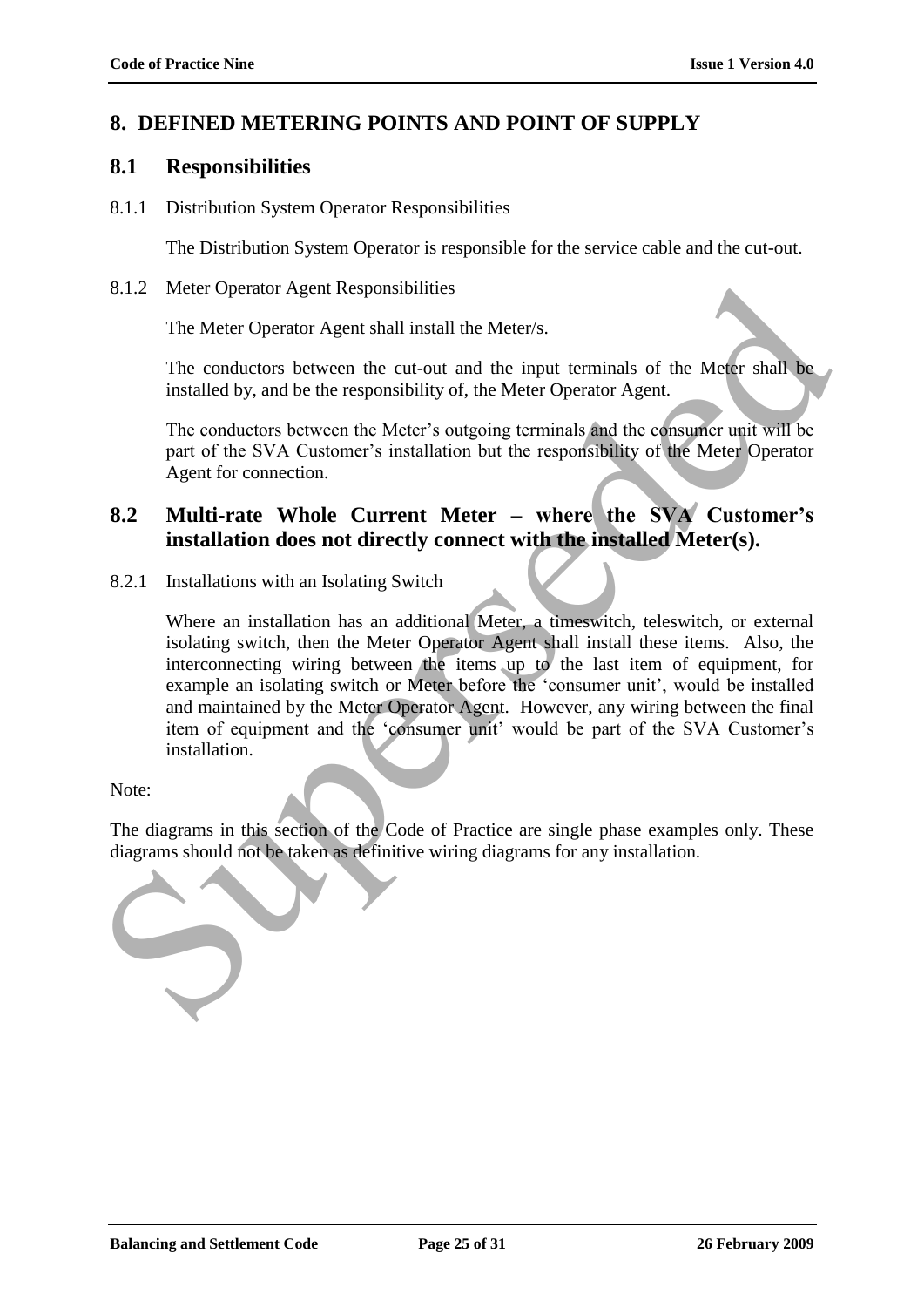## **Multi-rate Whole Current installation with a combined M1 and M2 Meter with Isolating Switches**

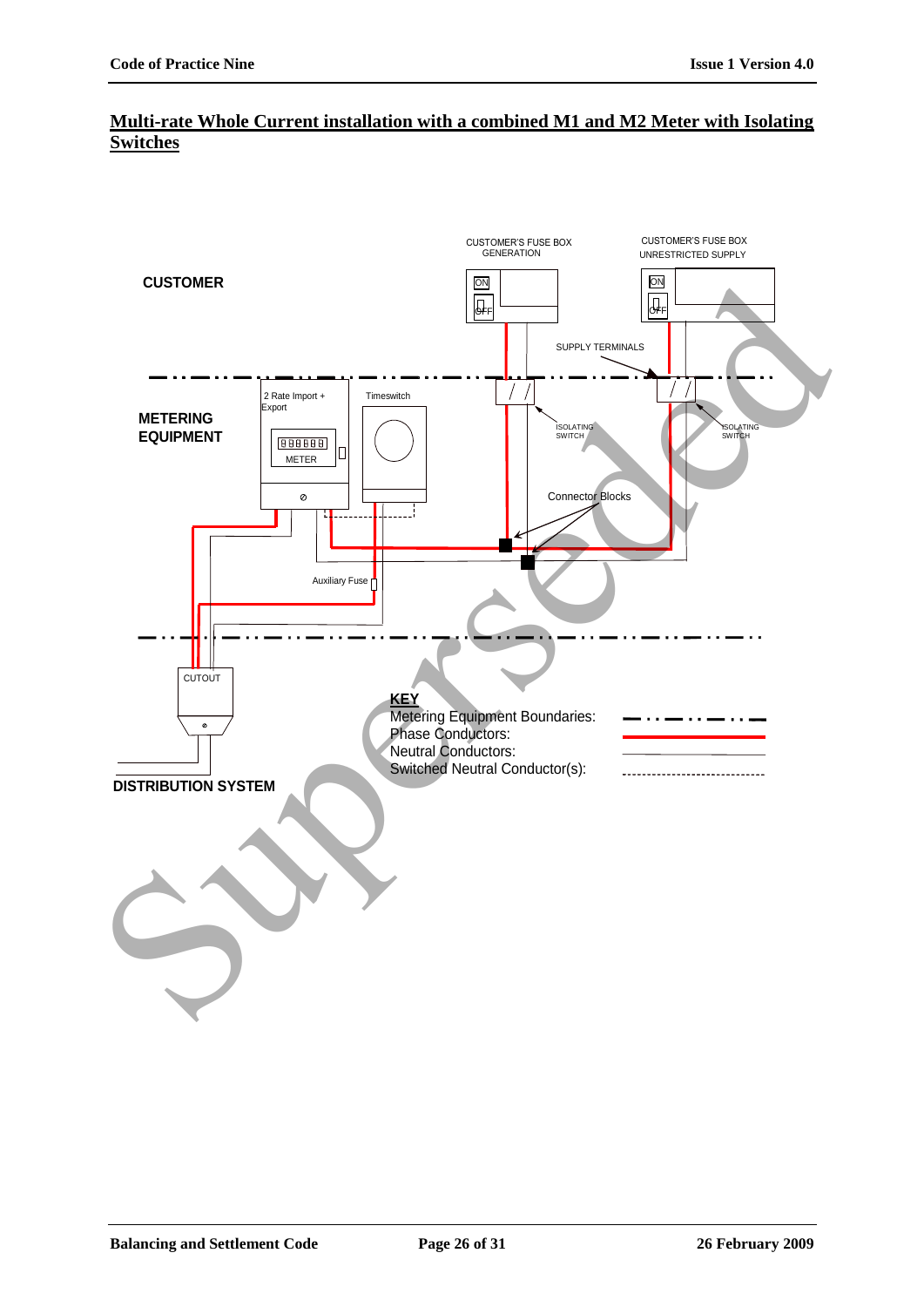

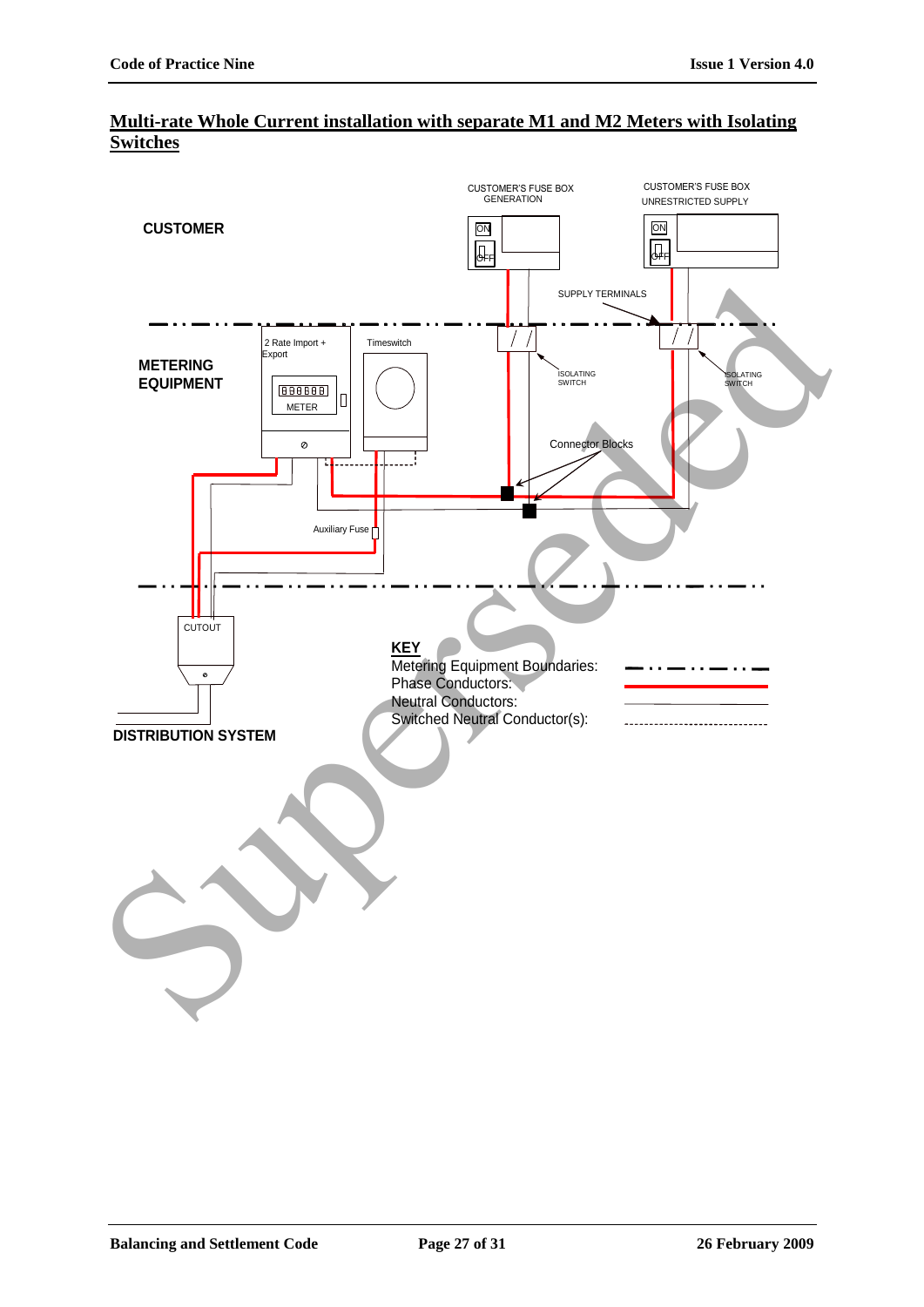### **Multi-rate Whole Current Meter with Isolating Switches and controlled Load**



## **8.3 Other Requirements**

8.3.1 Anti Fraud Devices

Where considered necessary by the Supplier, anti-fraud devices such as security blocks fitted between the cut-out and the meter, and plastic bubbles would be supplied and fitted by the Meter Operator Agent.

8.3.2 Outside Meter Cabinets

An outside meter cabinet will normally be considered the Customer's property and their responsibility to replace in the event of it being damaged.

8.3.3 High Risers and Laterals

Where the metering is situated within a communal metering area the risers are normally privately owned.

Where the metering is situated in the individual flats then the risers are normally owned by the Distribution System Operator.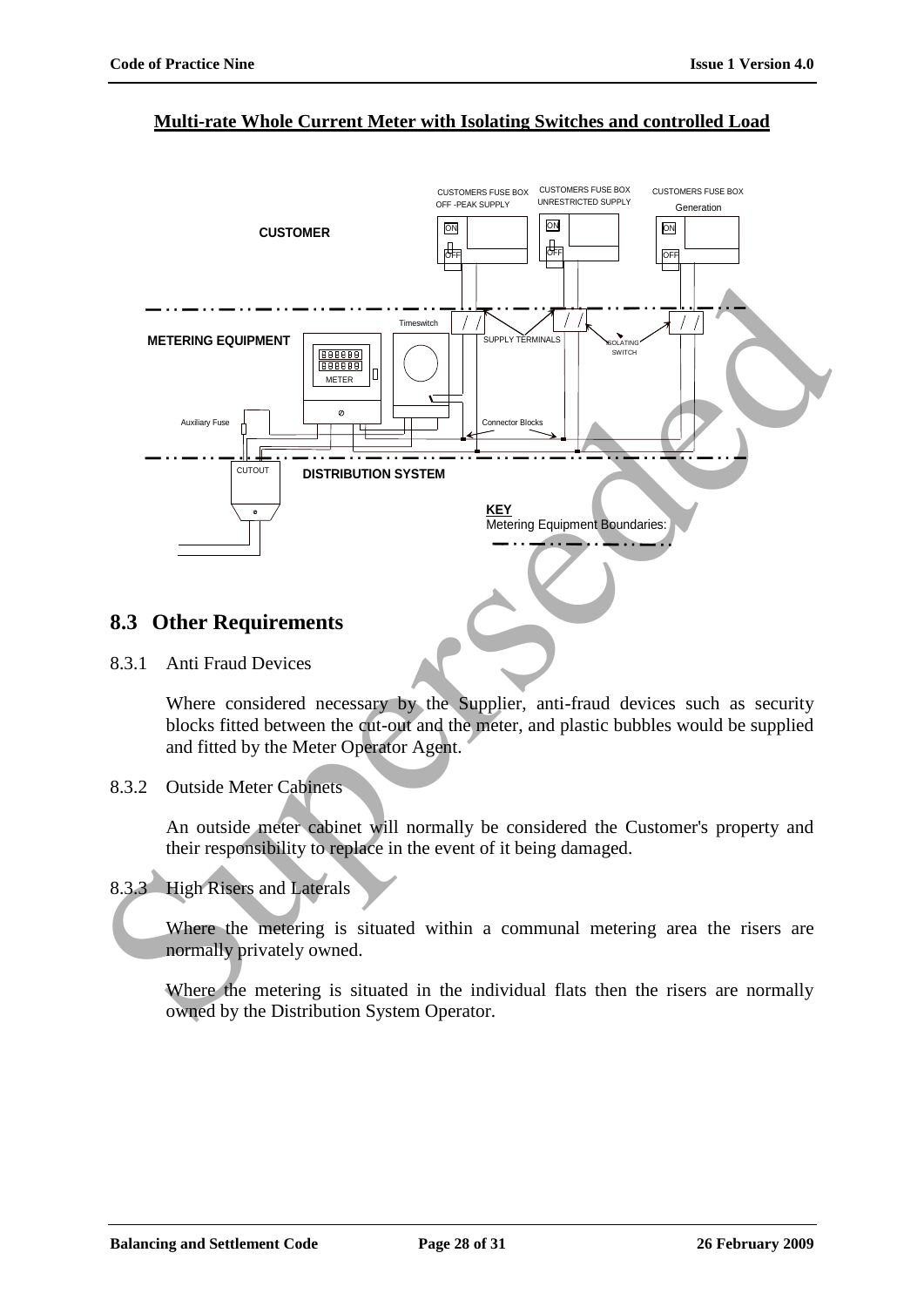## **8.4 Current Transformer Operated Metering Equipment**

8.4.1 Provision of Test and Isolation facilities

For the purposes of meter connection by the Meter Operator Agent, the Current Transformers, meter panel, associated multicore cable, test/isolating facilities and voltage fuses will be provided by the Distribution System Operator or a contractor nominated by the SVA Customer.

8.4.2 Interface between Meter Operator Agent and Distribution System Operator

In normal circumstances the Meter Operator Agent to Distribution System Operator interface point will be the outgoing connections from the test/isolating facilities and the metering panel voltage fuses.

8.4.3 SVA Customer cabling

The cabling from the Distributor System Operator's cut-out or main fuse, through Current Transformers and into a SVA Customer"s main switch is the property of the SVA Customer.

### **Current Transformer Operated Metering Equipment**

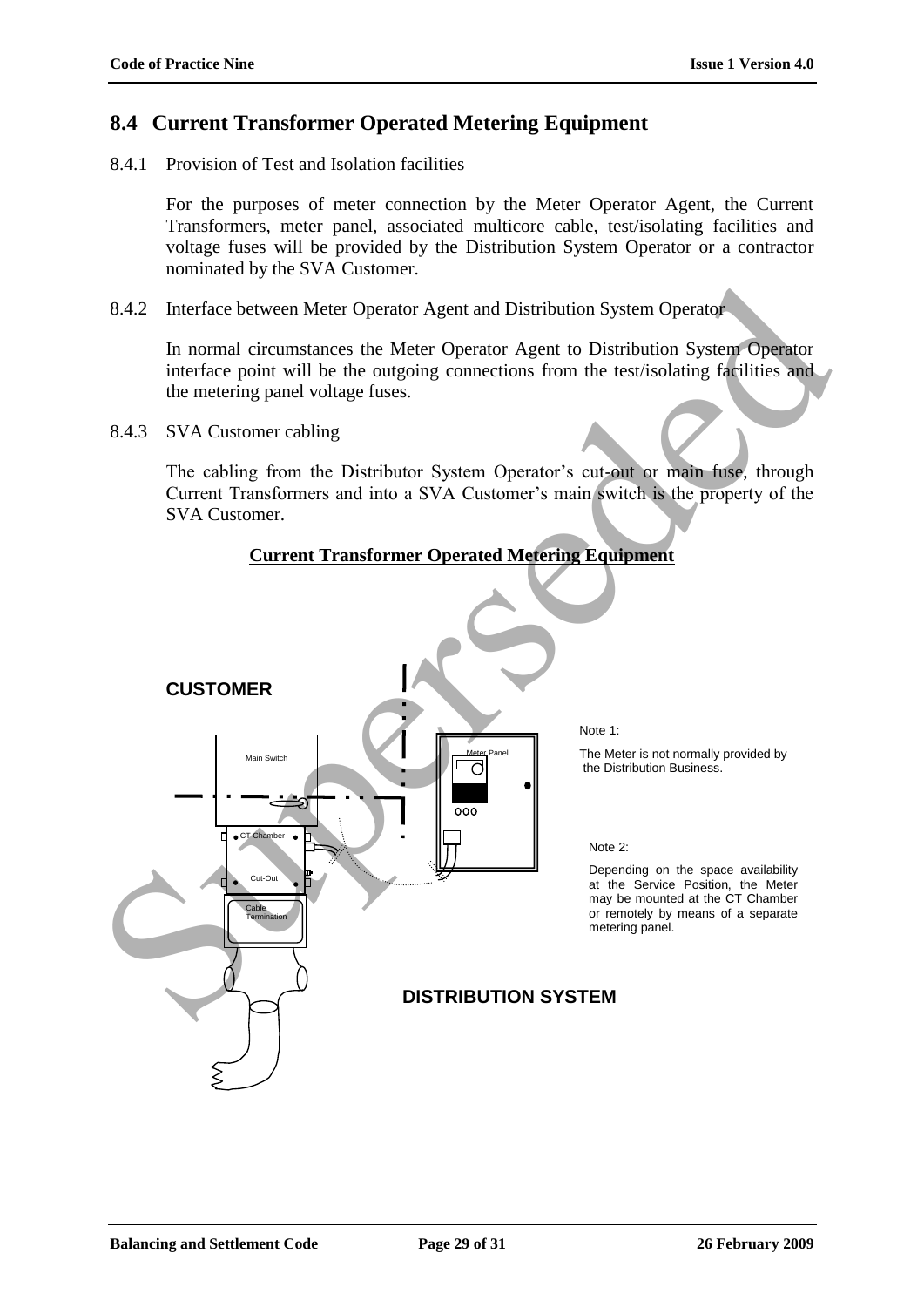# **PROVISION OF METERING EQUIPMENT**

The table below is for guidance on the provision and responsibility of selected items in any particular installation.

The term Equipment Owner (EO) has been used to identify the party responsible for providing the item of Meter Equipment or associated / ancillary equipment.

Note:- Not all items in the following table will be present in all installations.

#### **Table defining responsibilities for various items of Metering Equipment**

| Note:- Not all items in the following table will be present in all installations.                           |                                   |                                            |  |  |
|-------------------------------------------------------------------------------------------------------------|-----------------------------------|--------------------------------------------|--|--|
| <b>Table defining responsibilities for various items of Metering Equipment</b>                              |                                   |                                            |  |  |
| <b>Item</b>                                                                                                 | <b>Provider of</b><br>equipment   | <b>Field work</b><br><b>Responsibility</b> |  |  |
| (A)<br><b>All installations</b>                                                                             |                                   |                                            |  |  |
| Service cable                                                                                               | <b>LDSO</b>                       | <b>LDSO</b>                                |  |  |
| <b>High Risers and Laterals</b>                                                                             | EO or landlord                    | <b>LDSO</b>                                |  |  |
| Cut-out                                                                                                     | <b>LDSO</b>                       | <b>LDSO</b>                                |  |  |
| Main fuses (cut-out fuses)                                                                                  | <b>LDSO</b>                       | LDSO or MOA*                               |  |  |
| Circuit Breaker (or equivalent) (for larger<br>installations)                                               | <b>LDSO</b>                       | LDSO or MOA*                               |  |  |
| Meter / Telemeter                                                                                           | <b>EO</b>                         | <b>MOA</b>                                 |  |  |
| Timeswitch                                                                                                  | ĒО                                | <b>MOA</b>                                 |  |  |
| Teleswitch                                                                                                  | EO                                | <b>MOA</b>                                 |  |  |
| <b>Whole current installations</b><br><b>(B)</b>                                                            |                                   |                                            |  |  |
| Cables: cut-out to meter.                                                                                   | EO                                | <b>MOA</b>                                 |  |  |
| Cables: from meter to SVA Customer<br>owned switchgear                                                      | <b>SVA</b><br>Customer/contractor | $MOA^*$ to connect                         |  |  |
| Isolating switch                                                                                            | EO                                | <b>MOA</b>                                 |  |  |
| <b>Connector blocks</b>                                                                                     | EO                                | <b>MOA</b>                                 |  |  |
| Cables: between meter and other EO<br>supplied apparatus or between other<br>items of EO supplied apparatus | EO                                | <b>MOA</b>                                 |  |  |
| Revenue Protection equipment                                                                                | Supplier/EO                       | <b>MOA</b>                                 |  |  |